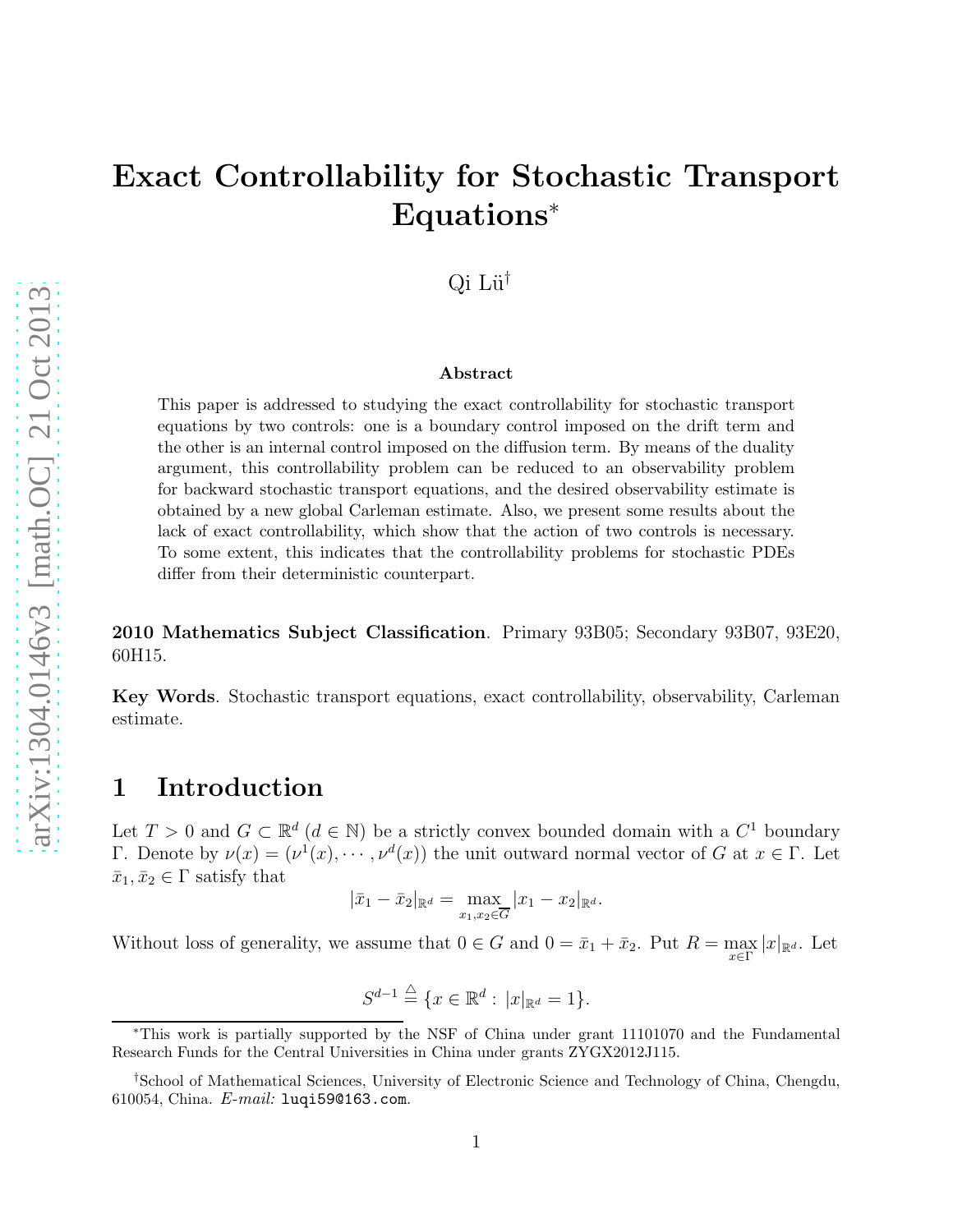Denote by

$$
\Gamma_S^- = \{ (x, U) \in \Gamma \times S^{d-1} : U \cdot \nu(x) \le 0 \}, \ \Gamma_S^+ = \left( \Gamma \times S^{d-1} \right) \setminus \Gamma_S^-.
$$

Let us define a Hilbert space  $L^2_w(\Gamma_S^-)$  as the completion of all  $h \in C_0^{\infty}(\Gamma_S^- \times S^{d-1})$  with the norm

$$
|h|_{L^2_w(\Gamma_S^-)} \stackrel{\triangle}{=} \left( -\int_{\Gamma_S^-} U \cdot \nu |h|^2 d\Gamma_S^- \right)^{\frac{1}{2}},
$$

where  $d\Gamma_S^-$  denotes the Lebesgue measure on  $\Gamma_S^-$ . Clearly,  $L^2(\Gamma_S^-)$  is dense in  $L^2_w(\Gamma_S^-)$ .

Let  $(\Omega, \mathcal{F}, \{\mathcal{F}_t\}_{t\geq 0}, P)$  be a complete filtered probability space on which a one dimensional standard Brownian motion  ${B(t)}_{t\geq0}$  is defined such that  ${\{\mathcal{F}_t\}}_{t\geq0}$  is the natural filtration generated by  ${B(t)}_{t\geq0}$ , augmented by all the P-null sets in F. Let H be a Banach space. We denote by  $L^2_{\mathcal{F}}(0,T;H)$  the Banach space consisting of all H-valued  $\{\mathcal{F}_t\}_{t\geq 0}$ adapted processes  $X(\cdot)$  such that  $\mathbb{E}(|X(\cdot)|^2_{L^2(0,T;H)}) < \infty$ ; by  $L^{\infty}_{\mathcal{F}}(0,T;H)$  the Banach space consisting of all H-valued  $\{\mathcal{F}_t\}_{t\geq 0}$ -adapted bounded processes; by  $L^2_{\mathcal{F}}(\Omega; C([0,T]; H))$  the Banach space consisting of all H-valued  $\{\mathcal{F}_t\}_{t>0}$ -adapted continuous processes  $X(\cdot)$  such that  $\mathbb{E}(|X(\cdot)|^2_{C([0,T];H)}) < \infty$ ; and by  $C_{\mathcal{F}}([0,T];L^2(\Omega;H))$  the Banach space consisting of all H-valued  $\{\mathcal{F}_t\}_{t\geq0}$ -adapted processes  $X(\cdot)$  such that  $\mathbb{E}(|X(\cdot)|^2)$  is continuous (similarly, one can define  $L^2_{\mathcal{F}}(\Omega; C^k([0,T]; H))$  and  $C^k_{\mathcal{F}}([0,T]; L^2(\Omega; H))$  for any positive integer k). All of the above spaces are endowed with the canonical norm.

The main purpose of this paper is to study the exact controllability of the following controlled linear forward stochastic transport equation:

<span id="page-1-0"></span>
$$
\begin{cases}\ndy+U\cdot\nabla ydt = \left[a_1y + \int_{S^{d-1}} a_2(t,x,U,V)y(t,x,V)dS^{d-1}(V) + f\right]dt \\
\quad + \left(a_3y + v\right)dB(t) & \text{in } (0,T) \times G \times S^{d-1}, \\
y = u & \text{on } (0,T) \times \Gamma_S^-, \\
y(0) = y_0 & \text{in } G \times S^{d-1}.\n\end{cases}
$$
\n(1.1)

Here and in what follows,  $\nabla$  denotes the gradient operator with respect to x,

$$
\begin{cases}\ny_0 \in L^2(G \times S^{d-1}), \\
a_1 \in L^{\infty}_F(0, T; L^{\infty}(G \times S^{d-1})), \\
a_2 \in L^{\infty}_F(\Omega; C([0, T]; C(\overline{G} \times S^{d-1} \times S^{d-1}))), \\
a_3 \in L^{\infty}_F(0, T; L^{\infty}(G \times S^{d-1})), \\
f \in L^2_F(0, T; L^2(G \times S^{d-1})).\n\end{cases}
$$

The boundary control function  $u \in L^2_{\mathcal{F}}(0,T; L^2_w(\Gamma_S^-))$  and the internal control function  $v \in$  $L^2_{\mathcal{F}}(0,T;L^2(G\times S^{d-1})).$ 

We begin with the definition of solution to the system [\(1.1\)](#page-1-0).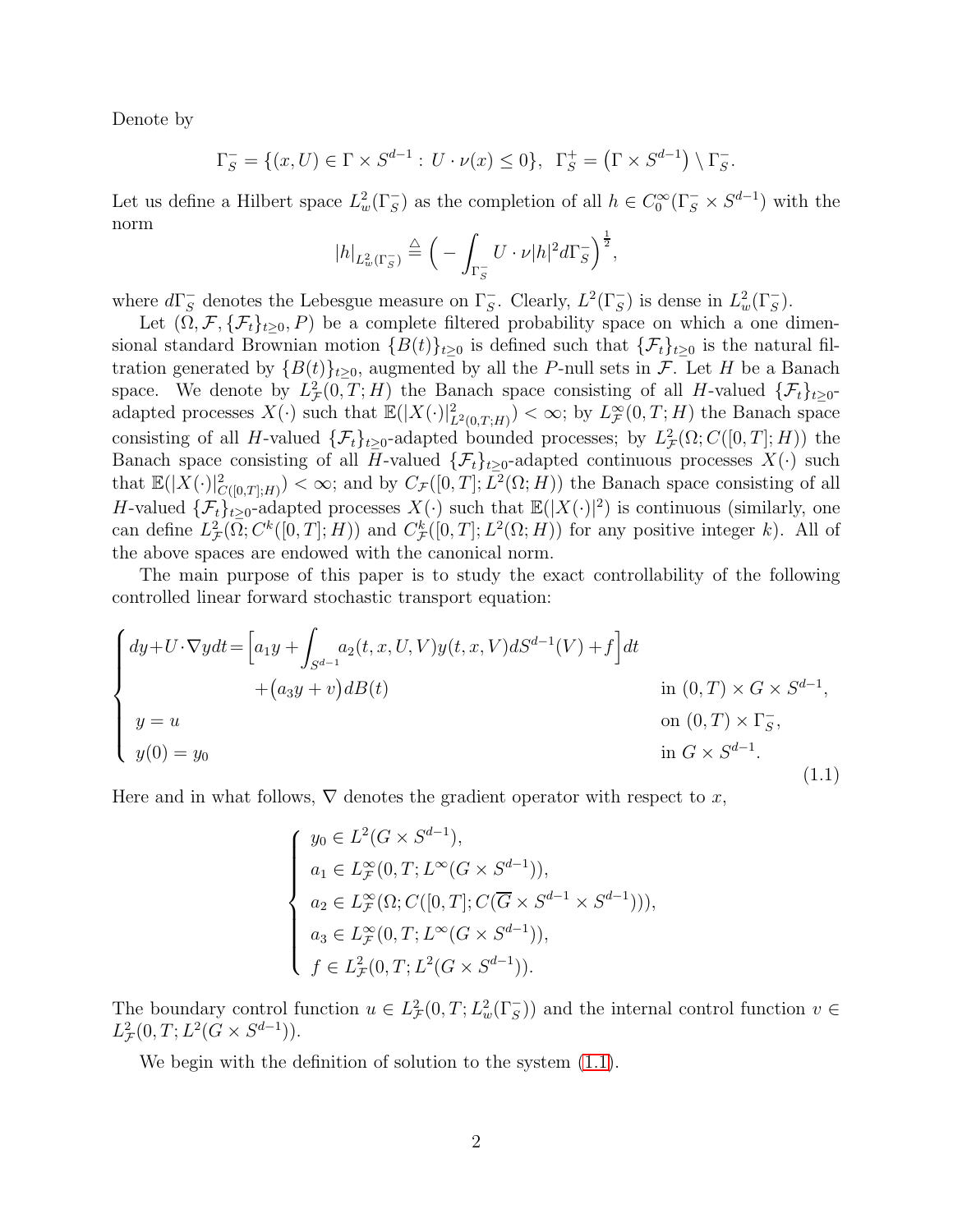**Definition 1.1** A solution to  $(1.1)$  is a process  $y \in L^2_{\mathcal{F}}(\Omega; C([0,T]; L^2(G \times S^{d-1})))$  such that for every  $t \in [0, T]$  and  $\phi \in C^1(\overline{G} \times S^{d-1})$  with  $\phi = 0$  on  $\Gamma_S^+$  $\frac{1}{S}$ , it holds that

<span id="page-2-3"></span>
$$
\int_{G} \int_{S^{d-1}} y(t, x, U)\phi(x, U)dS^{d-1}dx - \int_{G} \int_{S^{d-1}} y_0(x, U)\phi(x, U)dS^{d-1}dx \n- \int_{0}^{t} \int_{G} \int_{S^{d-1}} y(s, x, U)U \cdot \nabla \phi(x, U)dS^{d-1}dx ds + \int_{0}^{t} \int_{\Gamma_{S}^{-}} u(s, x, U)\phi(x, U)U \cdot \nu d\Gamma_{S}^{-}ds \n= \int_{0}^{t} \int_{G} \int_{S^{d-1}} [a_1(s, x, U)y(s, x, U) + f(s, x, U)]\phi(x, U)dS^{d-1}dx ds \n+ \int_{0}^{t} \int_{G} \int_{S^{d-1}} \left[ \int_{S^{d-1}} a_2(s, x, U, V)y(s, x, V)dS^{d-1}(V) \right] \phi(x, U)dS^{d-1}(U)dx ds \n+ \int_{0}^{t} \int_{G} \int_{S^{d-1}} [a_3(s, x, U)y(s, x, U) + v(s, x, U)]\phi(x, U)dS^{d-1}dx dB(s), \quad P-a.s.
$$
\n(1.2)

<span id="page-2-2"></span>In Section 2, we will prove the following well-posedness result for [\(1.1\)](#page-1-0).

**Proposition 1.1** For each  $y_0 \in L^2(G \times S^{d-1})$ , the system [\(1.1\)](#page-1-0) admits a unique solution y such that

<span id="page-2-4"></span>
$$
|y|_{L^{2}(\Omega;C([0,T];L^{2}(G\times S^{d-1})))}\n\leq e^{Cr_{1}}\big(|y_{0}|_{L^{2}(G\times S^{d-1})}+|f|_{L^{2}_{\mathcal{F}}(0,T;L^{2}(G\times S^{d-1}))}+|u|_{L^{2}_{\mathcal{F}}(0,T;L^{2}_{w}(\Gamma_{S}^{-}))}+|v|_{L^{2}_{\mathcal{F}}(0,T;L^{2}(G\times S^{d-1}))}\big).
$$
\n(1.3)

Here  $C > 0$  is a constant which is independent of  $y_0$  and

$$
r_1 = |a_1|_{L^{\infty}_F(0,T;L^{\infty}(G \times S^{d-1}))}^2 + |a_2|_{L^{\infty}_F(\Omega;C([0,T];C(\overline{G} \times S^{d-1} \times S^{d-1})))} + |a_3|_{L^{\infty}_F(0,T;L^{\infty}(G \times S^{d-1}))} + 1.
$$

<span id="page-2-0"></span>Now we introduce the notion of exact controllability for the system [\(1.1\)](#page-1-0).

**Definition 1.2** System [\(1.1\)](#page-1-0) is said to be exactly controllable at time T if for every  $y_0 \in$  $L^2(G \times S^{d-1})$  and  $y_1 \in L^2(\Omega, \mathcal{F}_T, P; L^2(G \times S^{d-1}))$ , one can find a pair of controls  $(u, v) \in$  $L^2_{\mathcal{F}}(0,T;L^2_w(\Gamma_S^-)) \times L^2_{\mathcal{F}}(0,T;L^2(G \times S^{d-1}))$  such that the solution y with  $y(0) = y_0$  of the system [\(1.1\)](#page-1-0) satisfies that  $y(T) = y_1$ .

**Remark 1.1** Since the control v in the diffusion term is effective in the whole domain, one may expect to eliminate the randomness of the system [\(1.1\)](#page-1-0) by taking  $v = -a_3y$  and reduce this system to a controlled random transport equation. However, the randomness in  $(1.1)$ comes from not only the stochastic noise dB, but also its coefficients. Although one can take a feedback control to get rid of the noise term, we still need to deal with the random coefficients, which cannot be handled by the classical controllability theory of deterministic transport equations.

<span id="page-2-1"></span>We have the following result for the exact controllability of the system [\(1.1\)](#page-1-0).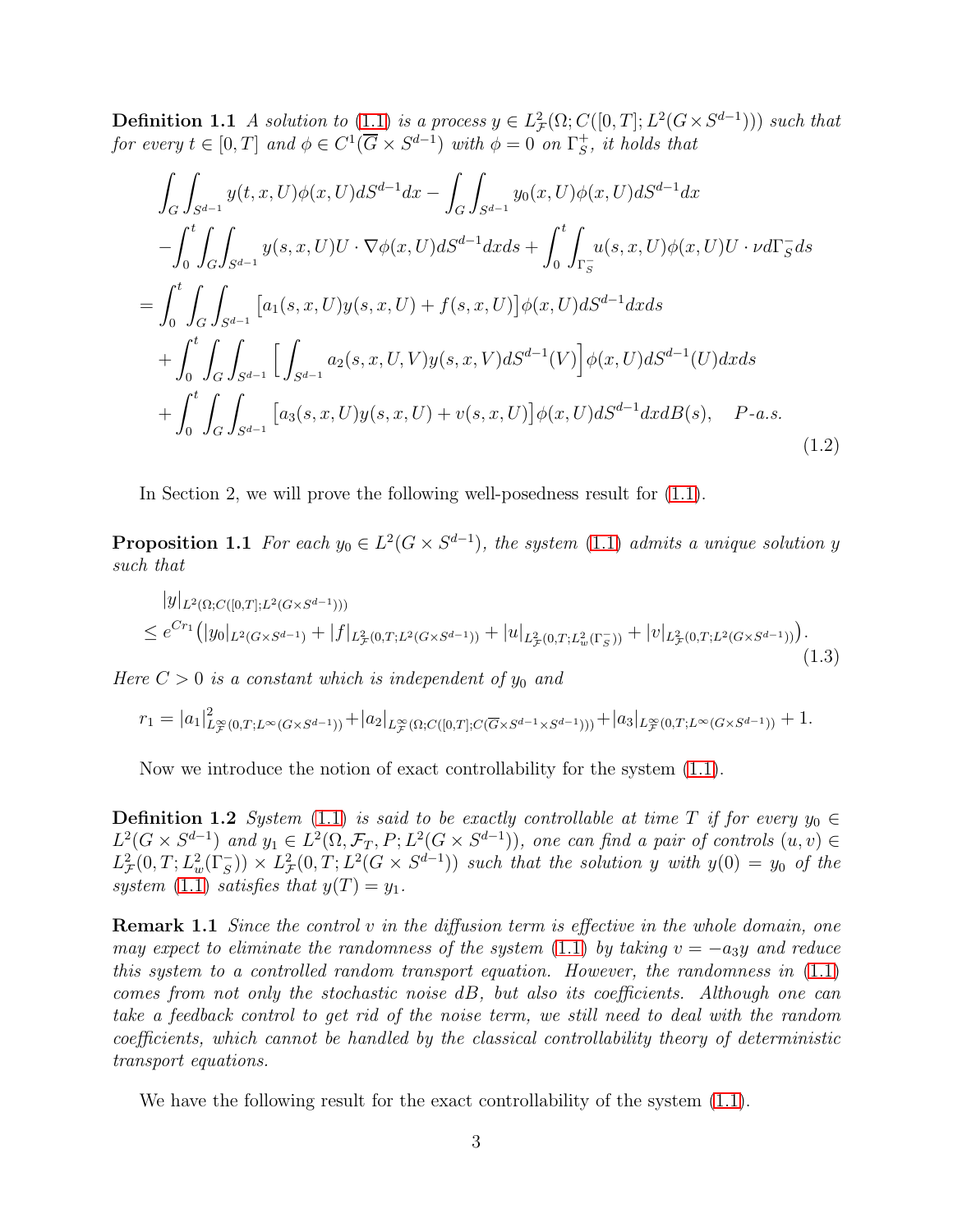**Theorem 1.1** If  $T > 2R$ , then the system [\(1.1\)](#page-1-0) is exactly controllable at time T.

We introduce two controls into the system  $(1.1)$ . Moreover, the control v acts on the whole domain and  $T$  needs to be larger than  $2R$ . Compared with the deterministic transport equations, it seems that our choice of controls is too restrictive. One may consider the following four weaker cases for designing the control:

1. Only one control is acted on the system, that is,  $u = 0$  or  $v = 0$  in [\(1.1\)](#page-1-0).

2. Neither u nor v is zero. But  $v = 0$  in  $(0, T) \times G_0 \times S^{d-1}$ , where  $G_0$  is a nonempty open subset of G.

3. Two controls are imposed on the system. But both of them are in the drift term.

4. The time  $T < 2R$ .

It is easy to see that the exact controllability of [\(1.1\)](#page-1-0) does not hold for the fourth case. Indeed, if the system  $(1.1)$  would be exactly controllable at some time  $T < 2R$ , then one could deduce the exact controllability of a deterministic transport equation on G at time T with a boundary control acted on  $\Gamma_{S}^{-}$ , but this is obviously impossible. For the other three cases, according to the controllability result for deterministic transport equations (see [\[18\]](#page-22-0)), it seems that the corresponding system should be exactly controllable. However, as we shall see later, it is not the truth, either.

<span id="page-3-1"></span>**Theorem 1.2** If  $u \equiv 0$  or  $v \equiv 0$  in the system [\(1.1\)](#page-1-0), then this system is not exactly controllable at any time T.

Theorem 1.2 indicates that it is necessary to use two controls to obtain the desired exact controllability property for the system [\(1.1\)](#page-1-0). Nevertheless, one may expect the exact controllability of  $(1.1)$  with the control v (in the diffusion term) acted only in a proper subdomain of G rather than the whole domain  $G$ . But this is impossible, either. Indeed, we have the following negative result.

<span id="page-3-3"></span>**Theorem 1.3** Let  $G_0$  be a nonempty open subset of G. If  $v \equiv 0$  in  $(0,T) \times G_0 \times S^{d-1}$ , then the system  $(1.1)$  is not exactly controllable at any time T.

For the third case, we consider the following controlled equation:

<span id="page-3-0"></span>
$$
\begin{cases}\ndy + U \cdot \nabla y dt = \left[a_1 y + \int_{S^{d-1}} a_2(t, x, U, V) y(t, x, V) dS^{d-1} + f + \ell\right] dt \\
+ a_3 y dB(t) & \text{in } (0, T) \times G \times S^{d-1}, \\
y = u & \text{on } (0, T) \times \Gamma_S^-, \\
y(0) = y_0 & \text{in } G \times S^{d-1}.\n\end{cases}
$$
\n(1.4)

<span id="page-3-2"></span>Here  $\ell \in L^2_{\mathcal{F}}(0,T; L^2(G \times S^{d-1}))$  is another control. Similar to Definition [1.2,](#page-2-0) one can define the exact controllability of [\(1.4\)](#page-3-0). We have the following negative result.

**Theorem 1.4** System [\(1.4\)](#page-3-0) is not exactly controllable for any  $T > 0$ .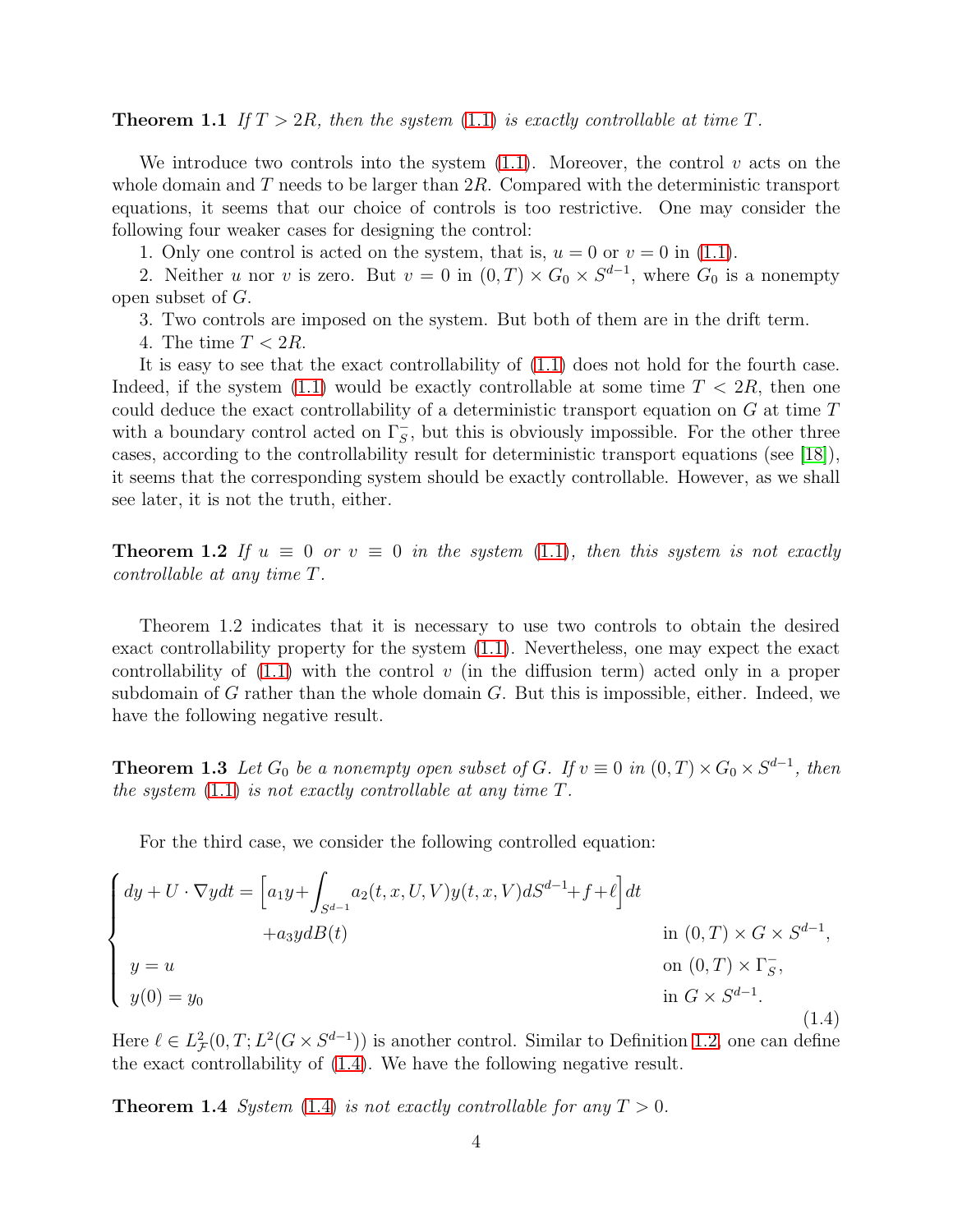In order to prove Theorem [1.1,](#page-2-1) we make use of the duality argument. We obtain the exact controllability of the system [\(1.1\)](#page-1-0) by establishing an observability estimate for the following backward stochastic transport equation:

<span id="page-4-0"></span>
$$
\begin{cases}\ndz+U\cdot\nabla zdt = \left[b_1z + \int_{S^{d-1}} b_2(t, x, V, U)z(t, x, V) dS^{d-1}(V) + b_3Z\right]dt \\
+ (b_4z+Z)dB(t) & \text{in } (0, T) \times G \times S^{d-1}, \\
z = 0 & \text{on } (0, T) \times \Gamma_5^+, \\
z(T) = z_T & \text{in } G \times S^{d-1}.\n\end{cases}
$$
\n(1.5)

Here

$$
\begin{cases}\nz_T \in L^2(\Omega, \mathcal{F}_T, P; L^2(G \times S^{d-1})), \\
b_1 \in L^\infty_{\mathcal{F}}(0, T; L^\infty(G \times S^{d-1})), \\
b_2 \in L^\infty_{\mathcal{F}}(\Omega; C([0, T]; C(\overline{G} \times S^{d-1} \times S^{d-1}))), \\
b_3 \in L^\infty_{\mathcal{F}}(0, T; L^\infty(G \times S^{d-1})), \\
b_4 \in L^\infty_{\mathcal{F}}(0, T; L^\infty(G \times S^{d-1})).\n\end{cases}
$$

The definition of solution to [\(1.5\)](#page-4-0) is given as follows.

**Definition 1.3** A solution to the equation  $(1.5)$  is a pair of stochastic processes

$$
(z, Z) \in L^2_{\mathcal{F}}(\Omega; C([0, T]; L^2(G \times S^{d-1}))) \times L^2_{\mathcal{F}}(0, T; L^2(G \times S^{d-1}))
$$

such that for every  $\psi \in C^1(\overline{G} \times S^{d-1})$  with  $\psi = 0$  on  $\Gamma_S^ \overline{s}$  and  $t \in [0, T]$ , it holds that

<span id="page-4-2"></span>
$$
\int_{G} \int_{S^{d-1}} z_T(x, U) \psi(x, U) dS^{d-1} dx - \int_{G} \int_{S^{d-1}} z(t, x, U) \psi(x, U) dS^{d-1} dx \n- \int_{t}^{T} \int_{G} \int_{S^{d-1}} z(s, x, U) U \cdot \nabla \psi(x, U) dS^{d-1} dx ds \n= \int_{t}^{T} \int_{G} \int_{S^{d-1}} \left[ b_1(s, x, U) z(s, x, U) + b_3(s, x, U) Z(s, x, U) \right] \psi(x, U) dS^{d-1} dx ds \n+ \int_{t}^{T} \int_{G} \int_{S^{d-1}} \left[ \int_{S^{d-1}} b_2(s, x, V, U) z(s, x, V) dS^{d-1}(V) \right] \psi(x, U) dS^{d-1}(U) dx ds \n+ \int_{t}^{T} \int_{G} \int_{S^{d-1}} \left[ b_4(s, x, U) z(s, x, U) + Z(s, x, U) \right] \psi(x, U) dS^{d-1} dx dB(s), \ P-a.s.
$$
\n(1.6)

<span id="page-4-1"></span>In Section 2, we will establish the following well-posedness result for [\(1.5\)](#page-4-0).

**Proposition 1.2** For any  $z_T \in L^2(\Omega, \mathcal{F}_T, P; L^2(G \times S^{d-1}))$ , the equation [\(1.5\)](#page-4-0) admits a unique solution  $(z, Z)$  such that

<span id="page-4-3"></span>
$$
|z|_{L^2(\Omega;C([0,T];L^2(G\times S^{d-1})))} + |Z|_{L^2(\Omega;L^2(G\times S^{d-1}))} \le e^{Cr_2}|z_T|_{L^2(\Omega,\mathcal{F}_T,P;L^2(G\times S^{d-1}))},\tag{1.7}
$$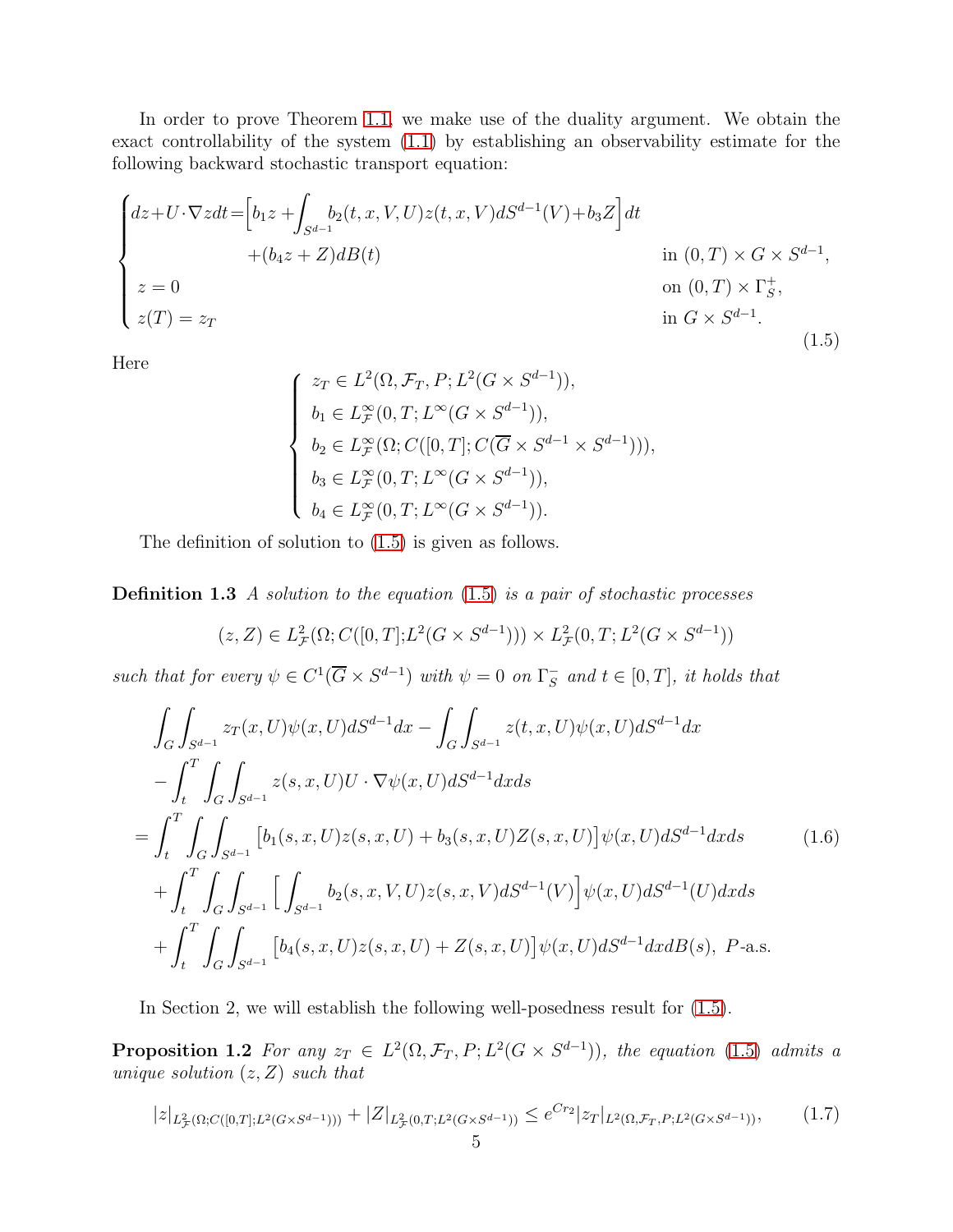where C is a constant which is independent of  $z_T$  and

$$
r_2 \stackrel{\triangle}{=} \sum_{i=1, i \neq 2}^4 |b_i|_{L^\infty_{\mathcal{F}}(0,T;L^\infty(G \times S^{d-1}))}^4 + |b_2|_{L^\infty_{\mathcal{F}}(\Omega;C([0,T];C(\overline{G} \times S^{d-1} \times S^{d-1})))} + 1.
$$

<span id="page-5-2"></span>Now we give the definition of the continuous observability for the equation [\(1.5\)](#page-4-0).

**Definition 1.4** Equation [\(1.5\)](#page-4-0) is said to be continuously observable in  $[0, T]$  if there is a constant  $C(b_1, b_2, b_3, b_4) > 0$  such that all solutions of the equation [\(1.5\)](#page-4-0) satisfy that

<span id="page-5-1"></span>
$$
|z_T|_{L^2(\Omega, \mathcal{F}_T, P; L^2(G \times S^{d-1}))} \leq \mathcal{C}(b_1, b_2, b_3, b_4) (|z|_{L^2_{\mathcal{F}}(0, T; L^2_w(\Gamma_S))} + |Z|_{L^2_{\mathcal{F}}(0, T; L^2(G \times S^{d-1}))}). \tag{1.8}
$$

<span id="page-5-0"></span>The solution  $z \in L^2_{\mathcal{F}}(\Omega; C([0,T]; L^2(G \times S^{d-1}))),$  hence, it is not obvious that  $z|_{\Gamma_{\mathcal{S}}^-}$  belongs to  $L^2_{\mathcal{F}}(0,T; L^2_w(\Gamma_s))$ . This is indeed guaranteed by the following regularity result for [\(1.5\)](#page-4-0).

**Proposition 1.3** Let  $(z, Z)$  solve the equation [\(1.5\)](#page-4-0) with the terminal state  $z_T$ . Then

$$
|z|_{L^2(\Gamma, T; L^2_w(\Gamma^-_S))}^2 \le e^{Cr_2} \mathbb{E} |z_T|_{L^2(G \times S^{d-1})}^2.
$$

**Remark 1.2** The fact that  $z|_{\Gamma_S^-} \in L^2_{\mathcal{F}}(0,T; L^2_w(\Gamma_S^-))$  is sometimes called a hidden regularity property. It does not follow directly from the classical trace theorem of Sobolev space.

<span id="page-5-3"></span>It follows from Proposition [1.3](#page-5-0) that  $|z|^2_{L^2_{\mathcal{F}}(0,T;L^2_w(\Gamma_S^-))}$  makes sense. Now we give the observability result for the equation  $(1.5)$ .

**Theorem 1.5** If  $T > 2R$ , then the equation [\(1.5\)](#page-4-0) is continuously observable in [0, T].

In spite of its simple linear form, the transport equation governs many diffusion processes (see [\[10\]](#page-22-1) for example). Moreover, it is a linearized Boltzmann equation, and it is related to the equations of fluid dynamics such as the Euler and the Navier-Stokes equations. It is desired to study the stochastic transport equation since it is a model when the system governed by the transport equation is perturbed by some stochastic influence. The stochastic transport equation is extensively studied now (see [\[1,](#page-21-0) [3,](#page-21-1) [6,](#page-21-2) [8,](#page-22-2) [23\]](#page-22-3) for example).

The controllability problems for linear and nonlinear deterministic transport equations are well studied in the literature (see  $[4, 9, 11, 18, 24]$  $[4, 9, 11, 18, 24]$  $[4, 9, 11, 18, 24]$  $[4, 9, 11, 18, 24]$  $[4, 9, 11, 18, 24]$  and the rich references cited therein). On the contrast, to the author's best knowledge, there is no published paper addressed to the controllability of stochastic transport equations.

Generally speaking, there are three methods to establish the exact controllability of deterministic transport equations. The first and most straightforward one is utilizing the explicit formula of the solution. By this method, for some simple transport equations, one can explicitly give a control steering the system from every given initial state to any given final state, provided that the time is large enough. It seems that this method cannot be used to solve our problem since generally we do not have the explicit formula for solutions to the system [\(1.1\)](#page-1-0). Nevertheless, we shall borrow this idea to prove one of our negative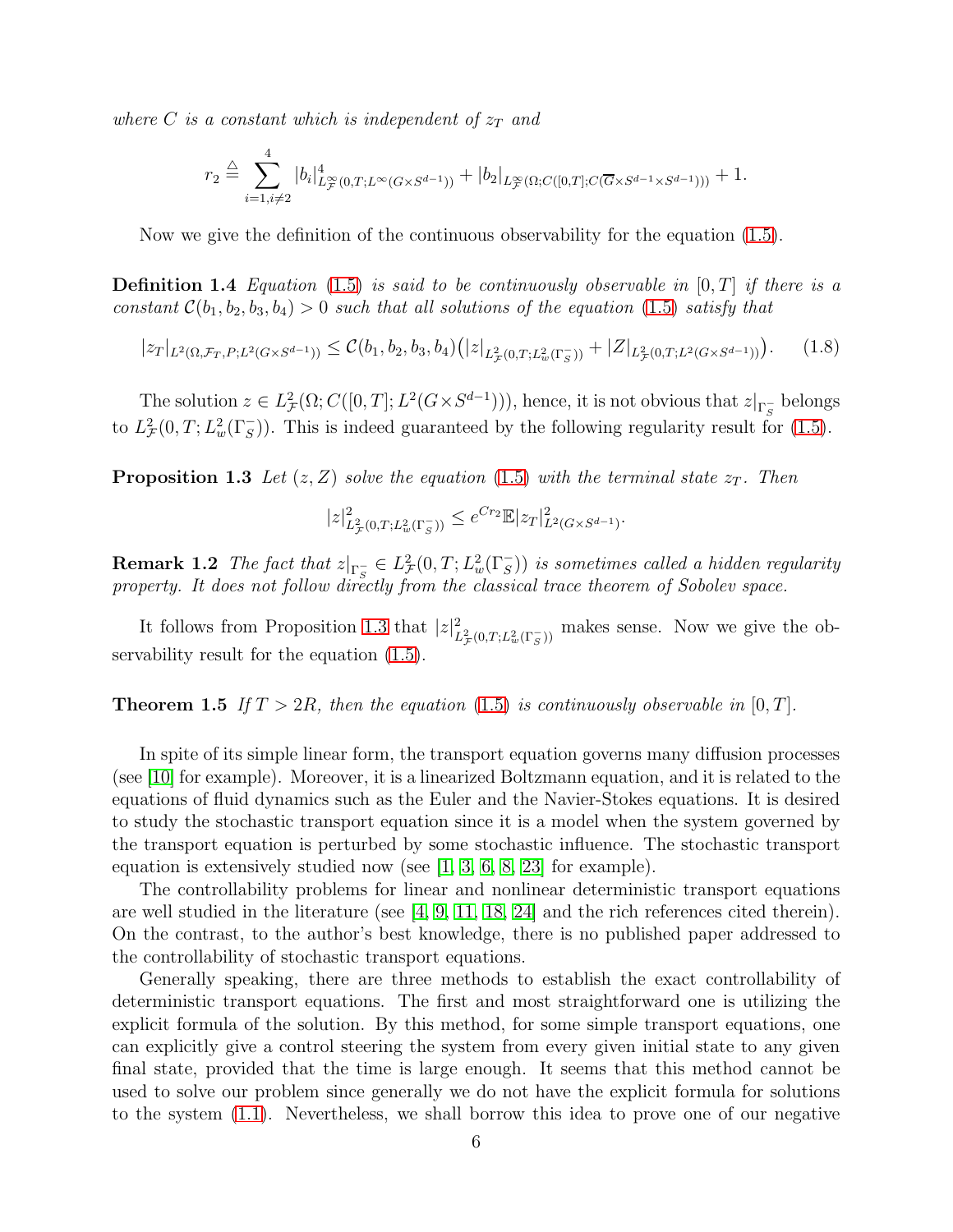results (i.e., Theorem [1.2\)](#page-3-1). The second one is the extension method. This method was first introduced in [\[25\]](#page-22-7) to prove the exact controllability of wave equations. It is effective to solve the exact controllability problem for many hyperbolic-type equations. However, it seems that it is only valid for time reversible systems. The third and most popular method is based on the duality between controllability and observability, via which the exact controllability problem is reduced to suitable observability estimate for the dual system, and the desired observability estimate is obtained by some global Carleman estimate (see [\[18\]](#page-22-0) for example).

Similar to the deterministic setting, we shall use a stochastic version of the global Carleman estimate to derive the inequality [\(1.8\)](#page-5-1). For this, we borrow some idea from the proof of the observability estimate for the deterministic transport equations (see [\[18\]](#page-22-0) for example). However, the stochastic setting will produce some extra difficulties. We cannot simply mimic the method in [\[18\]](#page-22-0) to solve our problem.

Generally speaking, the nonlocal term, say the term  $\int_{S^{d-1}} b_2(t, x, V, U) z(t, x, V) dS^{d-1}(V)$ for our problem, will lead some trouble for obtaining the observability estimate from the Carleman estimate, because one cannot simply interchange the integral operator and the weight function. However, this will not happen in our case, for the reason that we choose a weight function  $\theta$  which independent of the variable U.

Compared with the extensive results for Carleman estimate of partial differential equations, there are a very few works addressed to its stochastic counterpart. In [\[2\]](#page-21-4) and [\[26\]](#page-22-8), the authors established some Carleman type inequalities for forward and backward stochastic parabolic equations, and via which the controllability problems for these equations were addressed. On the other hand, the authors in [\[12\]](#page-22-9), [\[13\]](#page-22-10) and [\[28\]](#page-22-11) obtained some different Carleman type inequalities for studying unique continuation problems for stochastic parabolic equations. In [\[29\]](#page-23-0), a Carleman type inequality for stochastic wave equations was first obtained. The result in [\[29\]](#page-23-0) was improved in [\[15\]](#page-22-12) and [\[17\]](#page-22-13) to solve some inverse problems for stochastic wave equations. In [\[14\]](#page-22-14), the author got a Carleman type inequality for stochastic Schrödinger equations and used it to study a state observation problem for these equations. A Carleman type inequality for backward stochastic Schrödinger equations was established in  $[16]$  to prove the exact controllability of (forward) stochastic Schrödinger equations.

In the literature, in order to obtain the observability estimate, people usually combine a Carleman estimate and an Energy estimate (see [\[18\]](#page-22-0) and [\[27\]](#page-22-16) for example). In this paper, we deduce the inequality [\(1.4\)](#page-5-2) by a new global Carleman estimate directly (without using the energy estimate). Indeed, our method even provide a proof which is simpler than that in [\[18\]](#page-22-0) for the observability estimate for deterministic transport equations.

The rest of this paper is organized as follows. In Section 2, we present some preliminary results, including the proofs of Proposition [1.1-](#page-2-2)[1.3](#page-5-0) and a weighted identity which is used to prove Theorem [1.5.](#page-5-3) In Section 3, we prove Theorem [1.5](#page-5-3) and in Section 4, we prove Theorem [1.1.](#page-2-1) Finally, Section 5 is addressed to the proofs of Theorems [1.2](#page-3-1)[–1.4.](#page-3-2)

#### 2 Some preliminaries

This section is addressed to present some preliminary results. We divided it into four subsections. Proofs of Propositions [1.1–](#page-2-2)[1.3](#page-5-0) are given in the first three subsections. Next, we present a weighted identity for the stochastic transport operator  $d+U\cdot\nabla dt$ , which plays an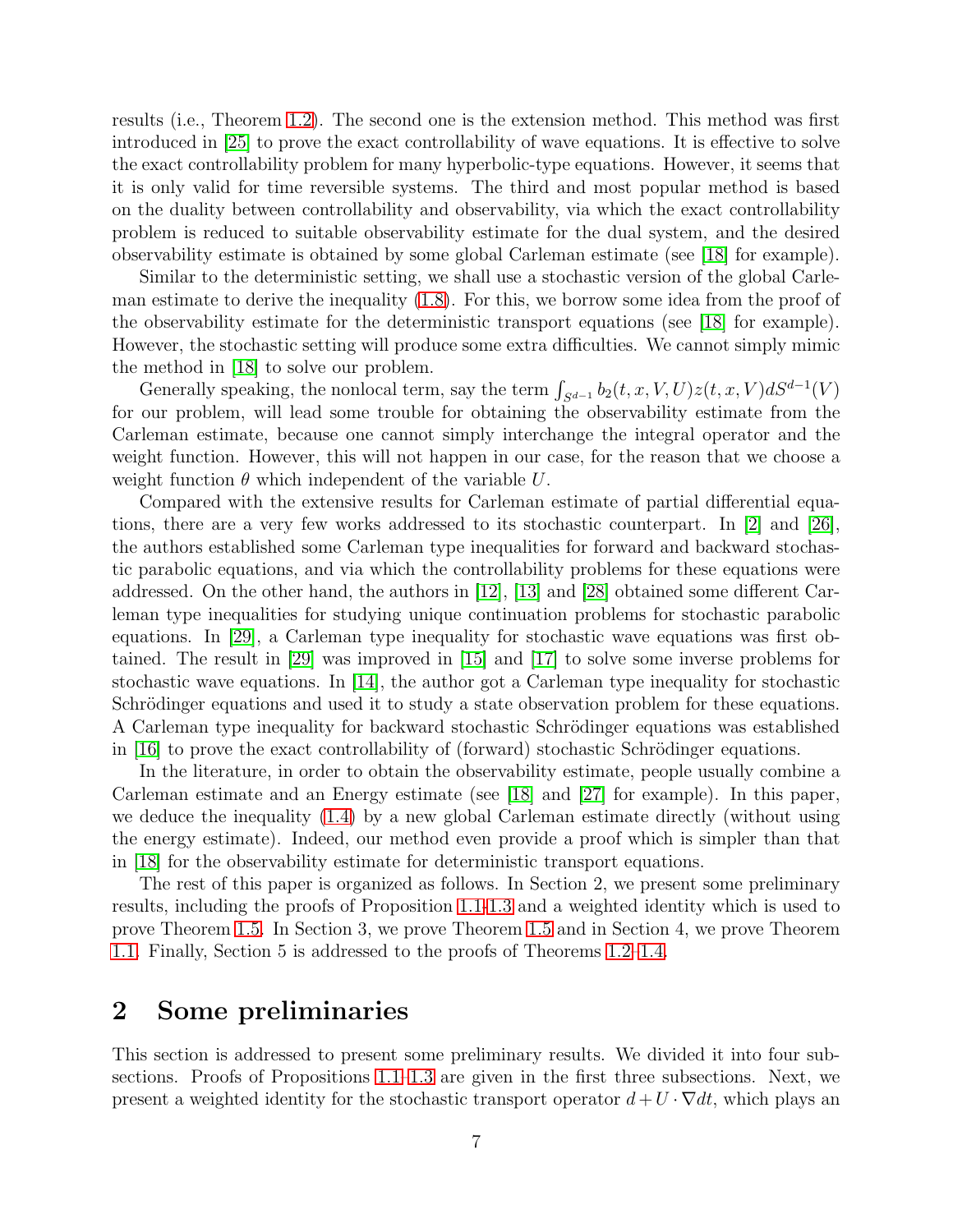important role in establishing the global Carleman estimate for [\(1.5\)](#page-4-0).

#### **2.1** Well-posedness of  $(1.1)$

In this subsection, we prove Proposition [1.1.](#page-2-2) Equation [\(1.1\)](#page-1-0) is a nonhomogeneous boundary value problem. Usually, the well-posedness of such kind of equations is established in the sense of transposition solutions (see [\[19\]](#page-22-17) and [\[20\]](#page-22-18) for example). However, fortunately, for our problem, we can obtain the well-posedness of  $(1.1)$  in the context of weak solution. The key point for doing this is to establish some suitable a priori estimate (see the inequality [\(2.8\)](#page-9-0) below).

Proof of Proposition [1.1](#page-2-2): Let us first deal with the case in which

<span id="page-7-1"></span>
$$
\begin{cases} y_0 \in L^2(\Omega, \mathcal{F}_0, P; H^1(G \times S^{d-1})) \text{ and } y_0 = 0 \text{ on } \Gamma_S^-, \quad P\text{-a.s.,} \\ f, v \in L^2_{\mathcal{F}}(0, T; H_0^1(G \times S^{d-1})), u \in Y. \end{cases}
$$
(2.1)

Here

$$
Y \stackrel{\triangle}{=} \{ u : u = \tilde{u}|_{[0,T] \times \Gamma_S^-} \text{ for some } \tilde{u} \in L^2_{\mathcal{F}}(\Omega; C^1([0,T]; H^1(G \times S^{d-1}))),
$$
  

$$
\tilde{u}(0, \cdot, \cdot) = 0 \text{ on } \Gamma_S^-, P\text{-a.s.} \}.
$$

It is clear that Y is dense in  $L^2_{\mathcal{F}}(0,T; L^2_w(\Gamma_S^-))$ .

Let us consider the following equation:

<span id="page-7-0"></span>
$$
\begin{cases}\ndw + U \cdot \nabla w dt = \left(a_1 w + \int_{S^{d-1}} a_2(t, x, U, V) w(t, x, V) dS^{d-1} + \tilde{f}\right) dt \\
+ (a_3 w + v) dB(t) + a_3 \tilde{u} dB(t) & \text{in } (0, T) \times G \times S^{d-1}, \\
w(t, 0) = 0 & \text{on } (0, T) \times \Gamma_S^-, \\
w(0) = y_0 & \text{in } G \times S^{d-1}.\n\end{cases}
$$
\n(2.2)

Here

$$
\tilde{f} = -\tilde{u}_t - U \cdot \nabla \tilde{u} + a_1 \tilde{u} + \int_{S^{d-1}} a_2(t, x, U, V) \tilde{u}(t, x, V) dS^{d-1} + f.
$$

Clearly,  $\tilde{f} \in L^2_{\mathcal{F}}(0,T;H^1(G \times S^{d-1}))$ . Define an unbounded operator A on  $L^2(G \times S^{d-1})$  as follows:<br>  $\int D(A) = \{ h \in H^1(G \times S^{d-1}) : h = 0 \text{ on } \Gamma_S^- \},$ 

$$
D(A) = \{ h \in H^1(G \times S^{a-1}) : h = 0 \text{ on } \Gamma_S^-\},
$$
  
\n
$$
Ah = -U \cdot \nabla h, \quad \forall h \in D(A).
$$
\n(2.3)

It is an easy matter to see that  $D(A)$  is dense in  $L^2(G\times S^{d-1})$  and A is closed. Furthermore, for every  $h \in D(A)$ ,

$$
(Ah, h)_{L^2(G \times S^{d-1})} = -\int_G \int_{S^{d-1}} hU \cdot \nabla h dS^{d-1} dx = -\int_{\Gamma_S^+} U \cdot \nu |h|^2 d\Gamma_S^+ \le 0.
$$

One can easily check that the adjoint operator of A is

$$
\begin{cases}\nD(A^*) = \left\{ h \in H^1(G \times S^{d-1}) : h = 0 \text{ on } \Gamma_S^+\right\}, \\
A^*h = U \cdot \nabla h, \quad \forall h \in D(A^*).\n\end{cases}
$$
\n(2.4)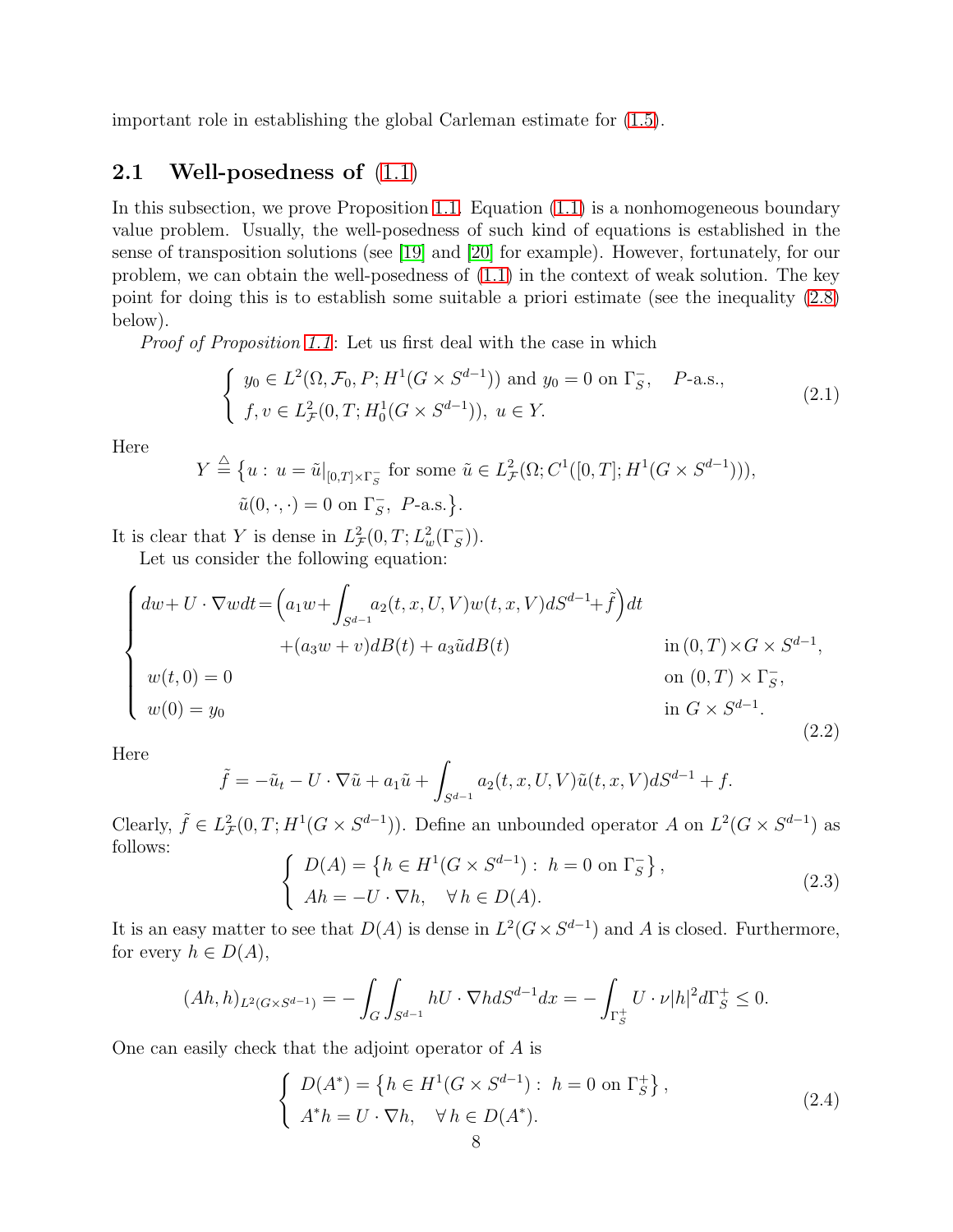For every  $h \in D(A^*)$ , it holds that

$$
(A^*h,h)_{L^2\times S^{d-1}}=\int_G\int_{S^{d-1}}hU\cdot\nabla h dS^{d-1}dx=\int_{\Gamma_S^-}U\cdot\nu|h|^2d\Gamma_S^-\leq 0.
$$

Hence, both A and A<sup>\*</sup> are dissipative operators. Recalling that  $D(A)$  is dense in  $L^2(G\times S^{d-1})$ and A is closed. From the standard operator semigroup theory (see [\[7,](#page-21-5) Page 84] for example), we conclude that A generates a  $C_0$ -semigroup  $\{S(t)\}_{t\geq 0}$  on  $L^2(G\times S^{d-1})$  and  $A^*$  generates its dual semigroup  $\{S^*(t)\}_{t\geq 0}$  on  $L^2(G\times S^{d-1})$ . Therefore, by the classical theory for stochastic partial differential equations (see [\[5,](#page-21-6) Chapter 6]), the system [\(2.2\)](#page-7-0) admits a unique solution

$$
w \in L^2_{\mathcal{F}}(\Omega; C([0, T]; L^2(G \times S^{d-1}))) \cap L^2_{\mathcal{F}}(0, T; D(A))
$$

such that

<span id="page-8-0"></span>
$$
\int_{G} \int_{S^{d-1}} w(t, x) \phi(x) dS^{d-1} dx - \int_{G} \int_{S^{d-1}} y_0(x) \phi(x) dS^{d-1} dx \n- \int_{0}^{t} \int_{G} \int_{S^{d-1}} w(s, x) U \cdot \nabla \phi(x) dS^{d-1} dx ds \n= \int_{0}^{t} \int_{G} \int_{S^{d-1}} [a_1(s, x, U) w(s, x, U) + \tilde{f}(s, x, U)] \phi(x, U) dS^{d-1} dx ds \n+ \int_{0}^{t} \int_{S^{d-1}} \Big[ \int_{G} \int_{S^{d-1}} a_2(s, x, U, V) w(s, x, V) dS^{d-1}(V) \Big] \phi(x, U) dS^{d-1}(U) dx ds \n+ \int_{0}^{t} \int_{G} \int_{S^{d-1}} \Big\{ a_3(s, x, U) \big[ w(s, x, U) + \tilde{u}(s, x, U) \big] + v(s, x, U) \Big\} \phi(x, U) dS^{d-1} dx dB(s), \nP-a.s., \text{ for any } \phi \in C^{1}(\overline{G} \times S^{d-1}) \text{ with } \phi = 0 \text{ on } \Gamma_{S}^{+} \text{ and } t \in [0, T].
$$
\n(2.5)

Let

$$
y(t, x, U) = w(t, x, U) + \tilde{u}(t, x, U),
$$
 for  $(t, x, U) \in [0, T] \times G \times S^{d-1}.$ 

Clearly,

$$
y \in L^2_{\mathcal{F}}(\Omega; C([0, T]; L^2(G \times S^{d-1}))) \cap L^2_{\mathcal{F}}(0, T; H^1(G \times S^{d-1})).
$$

From  $(2.5)$ , we know that y satisfies

$$
\int_{G} \int_{S^{d-1}} y(t, x, U)\phi(x, U)dS^{d-1}dx - \int_{G} \int_{S^{d-1}} y_0(x, U)\phi(x, U)dS^{d-1}dx
$$
  
\n
$$
-\int_{0}^{t} \int_{G} \int_{S^{d-1}} y(s, x, U)U \cdot \nabla \phi(x, U)dS^{d-1}dx ds + \int_{0}^{t} \int_{G} \int_{S^{d-1}} \tilde{u}(s, x, U)U \cdot \nabla \phi(x, U)dS^{d-1}dx ds
$$
  
\n
$$
= \int_{0}^{t} \int_{G} \int_{S^{d-1}} [a_1(s, x, U)y(s, x, U) + f(s, x, U) - U \cdot \nabla \tilde{u}(s, x, U)] \phi(x) dS^{d-1}dx ds
$$
  
\n
$$
+ \int_{0}^{t} \int_{G} \int_{S^{d-1}} [ \int_{S^{d-1}} a_2(s, x, U, V)y(s, x, V) dS^{d-1}(V) ] \phi(x, U)dS^{d-1}(U)dx ds
$$
  
\n
$$
+ \int_{0}^{t} \int_{G} \int_{S^{d-1}} [a_3(s, x, U)y(s, x, U) + v(s, x, U)] \phi(x, U)dS^{d-1}dx dB(s),
$$
  
\n
$$
P-a.s., \text{ for all } \phi \in C^{1}(\overline{G} \times S^{d-1}) \text{ with } \phi = 0 \text{ on } \Gamma_{S}^{+} \text{ and } t \in [0, T].
$$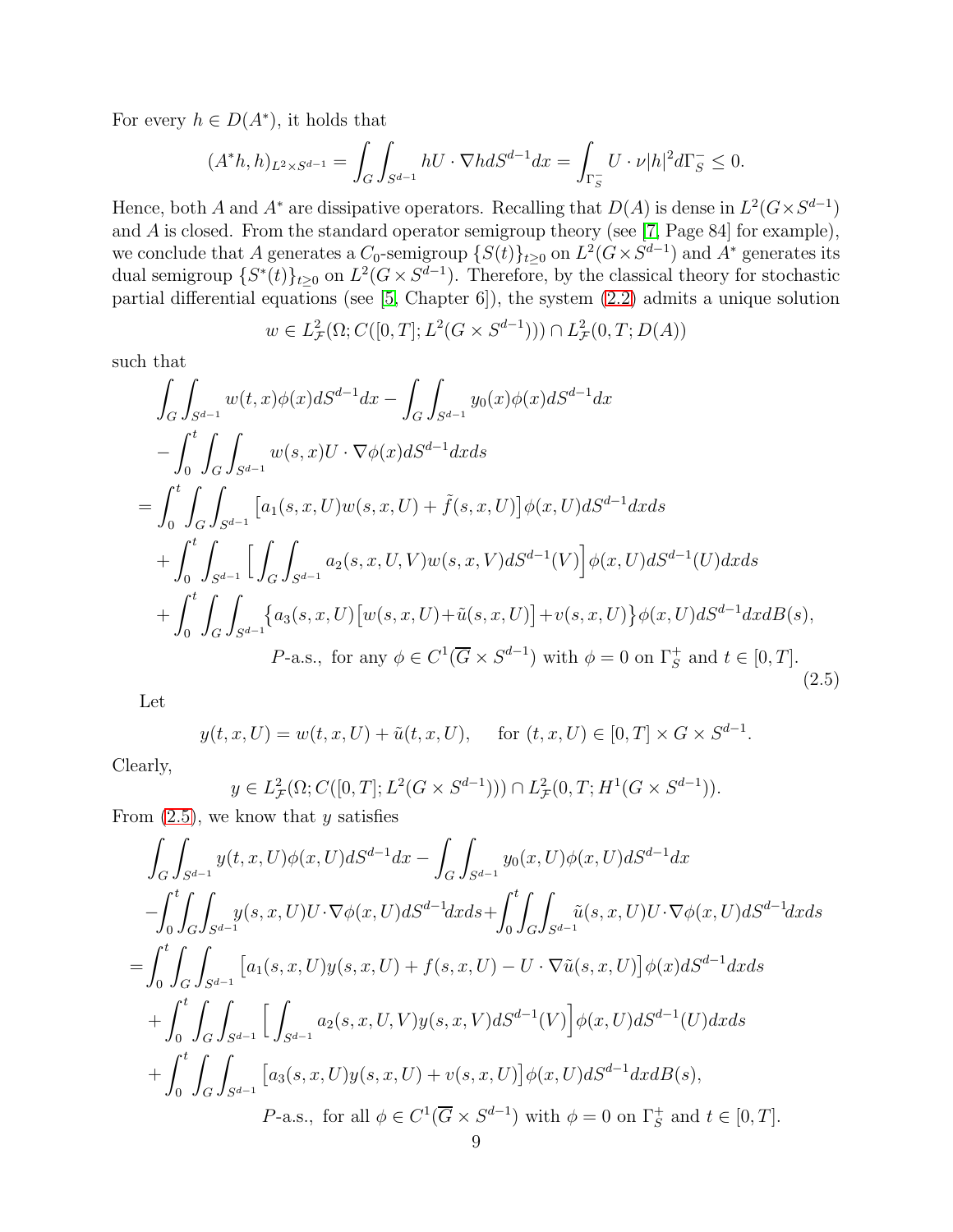Utilizing integration by parts again, we see that the equality  $(1.2)$  holds. Therefore, y is a solution to the system  $(1.1)$  under the assumption  $(2.1)$ . Furthermore, by means of Itô's formula,

$$
|y(t)|_{L^{2}(G\times S^{d-1})}^{2}
$$
\n
$$
= |y_{0}|_{L^{2}(G\times S^{d-1})}^{2} - 2 \int_{0}^{t} \int_{G} \int_{S^{d-1}} yU \cdot \nabla y dS^{d-1} dx ds
$$
\n
$$
+ 2 \int_{0}^{t} \int_{G} \int_{S^{d-1}} \left[ \int_{S^{d-1}} a_{2}y dS^{d-1}(V) \right] y dS^{d-1}(U) dx ds
$$
\n
$$
+ \int_{0}^{t} \int_{G} \int_{S^{d-1}} \left[ 2a_{1}y^{2} + 2fy + (a_{3}y + v)^{2} \right] dS^{d-1} dx ds
$$
\n
$$
+ 2 \int_{0}^{t} \int_{G} \int_{S^{d-1}} y(a_{3}y + v) dS^{d-1} dx dB(s).
$$
\n(2.6)

This, together with the Burkholder-Davis-Gundy inequality, implies that

$$
\mathbb{E} \sup_{s \in [0,t]} |y(s)|_{L^2(G \times S^{d-1})}^2
$$
\n
$$
\leq |y_0|_{L^2(G \times S^{d-1})}^2 - \mathbb{E} \int_0^t \int_{\Gamma_S} U \cdot \nu u^2 d\Gamma_S ds + 2 \mathbb{E} \int_0^t \int_G |a_2|_{C(\overline{G} \times S^{d-1} \times S^{d-1})} \int_{S^{d-1}} y^2 dS^{d-1} dx ds
$$
\n
$$
+ 4 \mathbb{E} \int_0^t \int_G \int_{S^{d-1}} [a_1 y^2 + y^2 + f^2 + a_3^2 y^2 + v^2] dS^{d-1} dx ds
$$
\n
$$
\leq |y_0|_{L^2(G \times S^{d-1})}^2 + 4r_1 \mathbb{E} \int_0^t \Big[ \sup_{\sigma \in [0,s]} |y(\sigma)|_{L^2(G \times S^{d-1})}^2 \Big] ds - \mathbb{E} \int_0^t \int_{\Gamma_S} U \cdot \nu u^2 d\Gamma_S ds
$$
\n
$$
+ 4 \mathbb{E} \int_0^t \int_G \int_{S^{d-1}} (f^2 + v^2) dS^{d-1} dx ds.
$$
\n(2.7)

Hence, by Gronwall's inequality, we obtain that

<span id="page-9-0"></span>
$$
|y|_{L_{\mathcal{F}}^{2}(\Omega;C([0,T];L^{2}(G\times S^{d-1})))}\n\leq e^{Cr_{1}}(|y_{0}|_{L^{2}(G\times S^{d-1})}+|u|_{L_{\mathcal{F}}^{2}(0,T;L_{w}^{2}(\Gamma_{S}^{-}))}+|f|_{L_{\mathcal{F}}^{2}(0,T;L^{2}(G\times S^{d-1}))}+|v|_{L_{\mathcal{F}}^{2}(0,T;L^{2}(G\times S^{d-1}))}).
$$
\n(2.8)

By a similar argument, we can show that if

$$
(\hat{y}_0, \hat{u}, \hat{f}, \hat{v}) \in D(A) \times Y \times L^2_{\mathcal{F}}(0, T; H_0^1(G \times S^{d-1})) \times L^2_{\mathcal{F}}(0, T; H_0^1(G \times S^{d-1}))
$$

and

$$
(\bar{y}_0, \bar{u}, \bar{f}, \bar{v}) \in D(A) \times Y \times L^2_{\mathcal{F}}(0, T; H_0^1(G \times S^{d-1})) \times L^2_{\mathcal{F}}(0, T; H_0^1(G \times S^{d-1})),
$$

then we can find corresponding solutions

$$
\hat{y}, \bar{y} \in L^2_{\mathcal{F}}(\Omega; C([0, T]; L^2(G \times S^{d-1}))) \cap L^2_{\mathcal{F}}(0, T; H^1(G \times S^{d-1}))
$$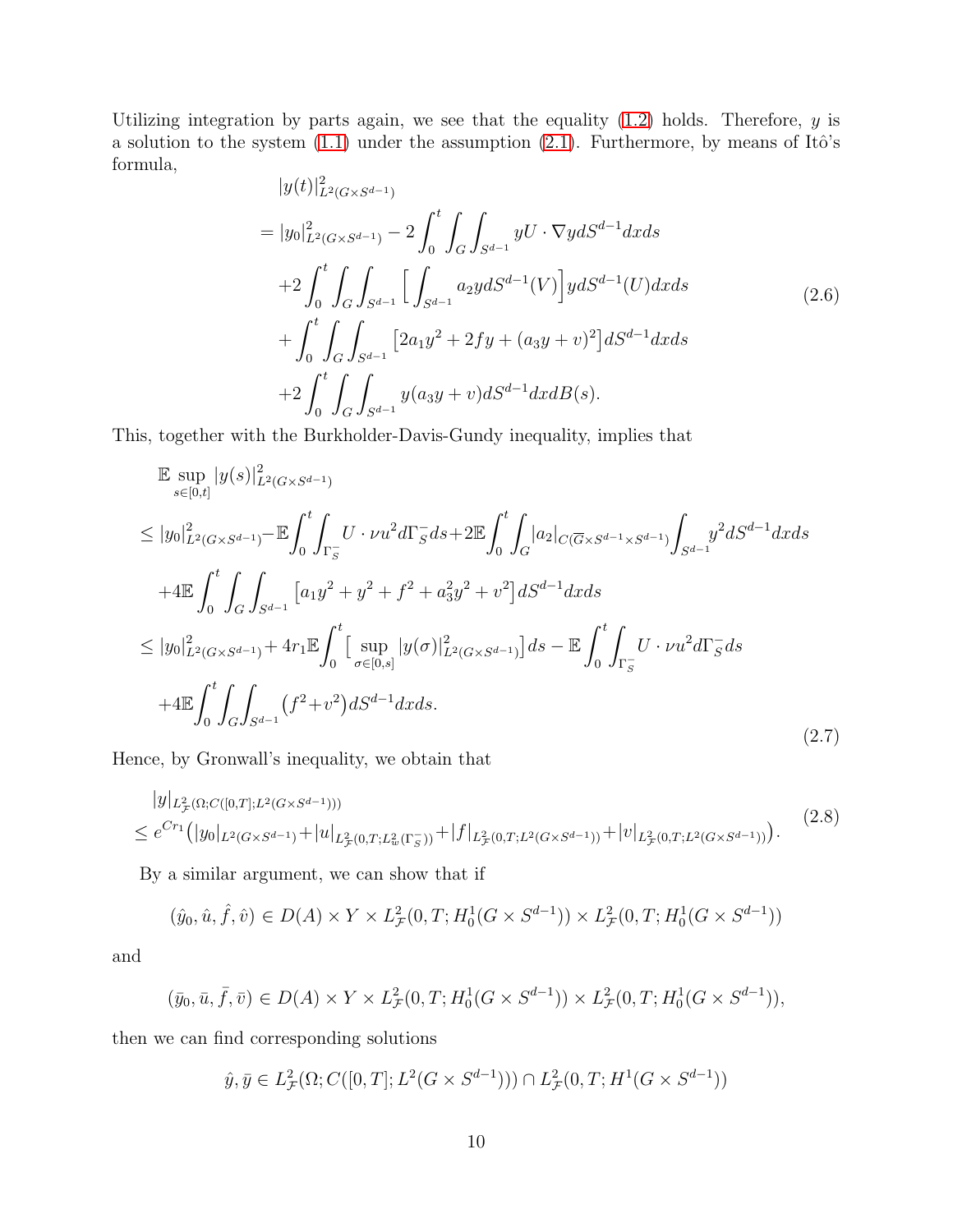such that

$$
\begin{split} |\hat{y} - \bar{y}|_{L^2_{\mathcal{F}}(\Omega; C([0,T]; L^2(G \times S^{d-1})))} \\ \leq e^{Cr_1} (|\hat{y}_0 - \bar{y}_0|_{L^2(G \times S^{d-1})} + |\hat{u} - \bar{u}|_{L^2_{\mathcal{F}}(0,T; L^2_{w}(\Gamma^-_S))} + |\hat{f} - \bar{f}|_{L^2_{\mathcal{F}}(0,T; L^2(G \times S^{d-1}))} \\ + |\hat{v} - \bar{v}|_{L^2_{\mathcal{F}}(0,T; L^2(G \times S^{d-1})))} . \end{split}
$$

Now for  $y_0 \in L^2(G \times S^{d-1}), u \in L^2_{\mathcal{F}}(0,T; L^2_w(\Gamma_S^-)), f, v \in L^2_{\mathcal{F}}(0,T; L^2(G \times S^{d-1})),$  let us choose

$$
\{y_0^n\}_{n=1}^{+\infty} \subset D(A), \quad \{u^n\}_{n=1}^{+\infty} \subset Y, \quad \{f^n\}_{n=1}^{+\infty} \subset L^2_{\mathcal{F}}(0,T;H_0^1(G \times S^{d-1})),
$$
  

$$
\{v^n\}_{n=1}^{+\infty} \subset L^2_{\mathcal{F}}(0,T;H_0^1(G \times S^{d-1})),
$$

such that

<span id="page-10-0"></span>
$$
\begin{cases}\n\lim_{n \to \infty} y_0^n = y_0 \text{ in } L^2(G \times S^{d-1});\\ \n\lim_{n \to \infty} u^n = u \text{ in } L^2_{\mathcal{F}}(0, T; L^2_w(\Gamma_S^-));\\ \n\lim_{n \to \infty} f^n = f \text{ in } L^2_{\mathcal{F}}(0, T; L^2(G \times S^{d-1}));\\ \n\lim_{n \to \infty} v^n = v \text{ in } L^2_{\mathcal{F}}(0, T; L^2(G \times S^{d-1})).\n\end{cases}
$$
\n(2.9)

For every given  $(y_0^n, u^n, f^n, v^n)$ , by the argument above, we know that there is a unique solution  $y_n(\cdot, \cdot)$  to the system [\(1.1\)](#page-1-0), which satisfies

<span id="page-10-2"></span>
$$
\int_{G} \int_{S^{d-1}} y_n(t, x, U)\phi(x)dS^{d-1}dx - \int_{G} \int_{S^{d-1}} y_0^n(x, U)\phi(x, U)dS^{d-1}dx \n- \int_{0}^{t} \int_{G} \int_{S^{d-1}} y_n(s, x, U)U \cdot \nabla \phi(x, U)dS^{d-1}dx ds - \int_{0}^{\tau} \int_{\Gamma_{S}^{-}} U \cdot \nu u^n(s, x, U)\phi(x, U)d\Gamma_{S}^{-}ds \n= \int_{0}^{t} \int_{G} \int_{S^{d-1}} [a_1(s, x, U)y_n(s, x, U) + f^n(s, x, U)]\phi(x)dS^{d-1}dx ds \n+ \int_{0}^{t} \int_{G} \int_{S^{d-1}} [ \int_{S^{d-1}} a_2(s, x, U, V)y_n(s, x, V) dS^{d-1}(V)]\phi(x, U)dS^{d-1}(U)dx ds \n+ \int_{0}^{t} \int_{G} \int_{S^{d-1}} [a_3(s, x, U)y_n(s, x, U) + v^n(s, x, U)]\phi(x, U)dS^{d-1}dx dB(s), \nP-a.s., for any  $\phi \in C^1(\overline{G} \times S^{d-1})$  with  $\phi = 0$  on  $\Gamma_{S}^{+}$  and  $\tau \in [0, T]$ , (2.10)
$$

and

<span id="page-10-3"></span>
$$
|y_n|_{L^2_{\mathcal{F}}(\Omega; C([0,T]; L^2(G \times S^{d-1})))}\n\leq e^{Cr_1}(|y_0^n|_{L^2(G \times S^{d-1})} + |u^n|_{L^2_{\mathcal{F}}(0,T; L^2_{w}(\Gamma_S^-))} + |f^n|_{L^2_{\mathcal{F}}(0,T; L^2(G \times S^{d-1}))} + |v^n|_{L^2_{\mathcal{F}}(0,T; L^2(G \times S^{d-1}))}).
$$
\n(2.11)

Further, for any  $m, n \in \mathbb{N}$ , we have

<span id="page-10-1"></span>
$$
|y_n - y_m|_{L^2_{\mathcal{F}}(\Omega; C([0,T]; L^2(G \times S^{d-1})))}
$$
  
\n
$$
\leq e^{Cr_1} (|y_0^n - y_0^m|_{L^2(G \times S^{d-1})} + |u^n - u^m|_{L^2_{\mathcal{F}}(0,T; L^2_{w}(\Gamma_{\mathcal{S}}))} + |f^n - f^m|_{L^2_{\mathcal{F}}(0,T; L^2(G \times S^{d-1}))}
$$
 (2.12)  
\n
$$
+ |v^n - v^m|_{L^2_{\mathcal{F}}(0,T; L^2(G \times S^{d-1})))}.
$$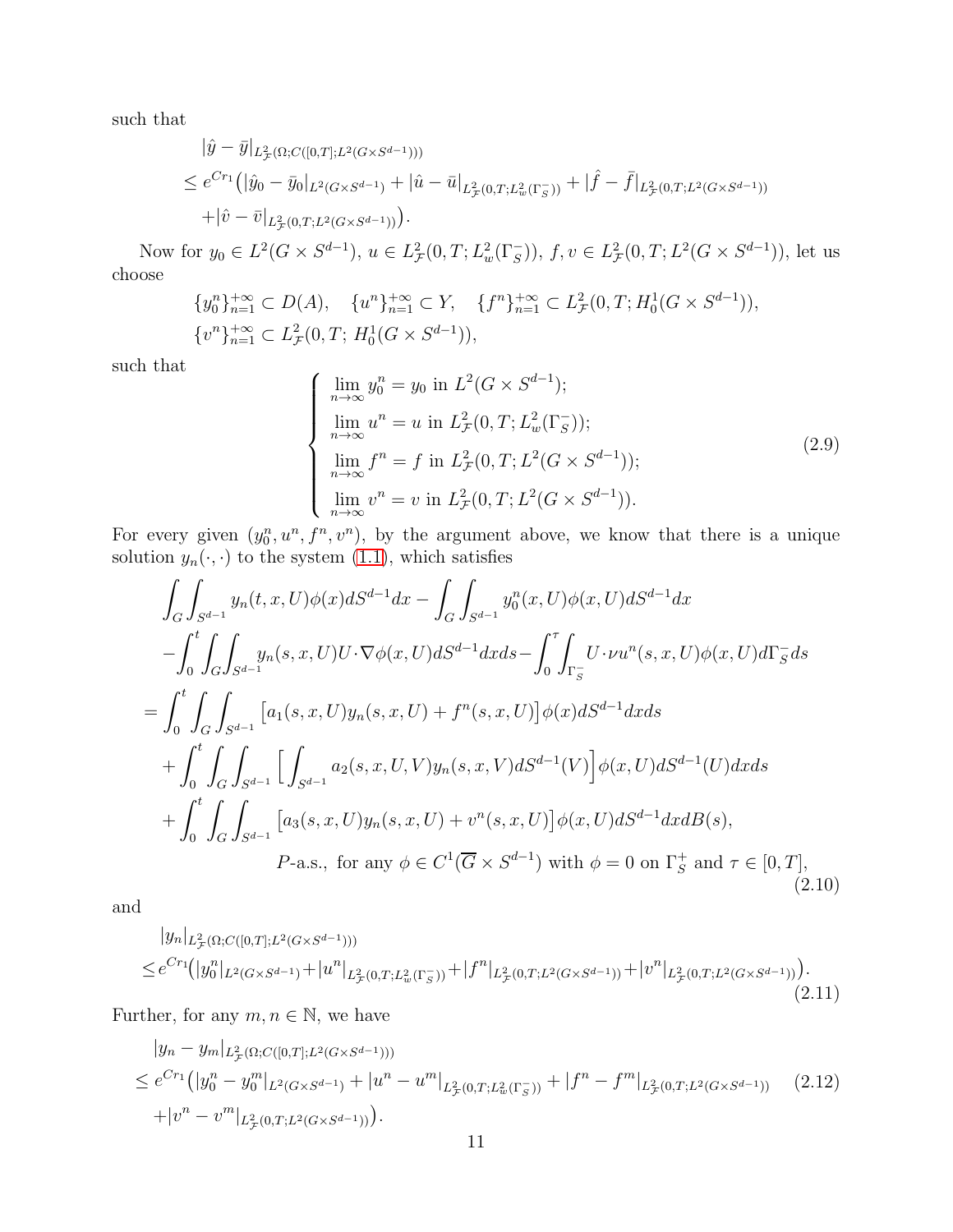From [\(2.9\)](#page-10-0) and [\(2.12\)](#page-10-1), we obtain that  $\{y_n\}_{n=1}^{+\infty}$  is a Cauchy sequence in  $L^2_{\mathcal{F}}(\Omega; C([0,T]; L^2(G \times$  $(S^{d-1}))$ . Hence, there exists a unique  $y \in L^2_{\mathcal{F}}(\Omega; C([0,T]; L^2(G \times S^{d-1})))$  such that

<span id="page-11-0"></span>
$$
y_n \to y \text{ in } L^2_{\mathcal{F}}(\Omega; C([0, T]; L^2(G \times S^{d-1}))) \text{ as } n \to +\infty.
$$
 (2.13)

Combining  $(2.10)$  and  $(2.13)$ , we find that y satisfies  $(1.2)$ . Hence, y is a solution to the system  $(1.1)$ .

Further, from  $(2.11)$  and  $(2.13)$ , we obtain that y satisfies the inequality  $(1.3)$ .

The uniqueness of the solution to  $(1.1)$  follows from  $(1.3)$  immediately. This completes the proof of Proposition [1.1.](#page-2-2)  $\Box$ 

#### 2.2 Well-posedness of [\(1.5\)](#page-4-0)

This subsection is devoted to a proof of Proposition [1.2.](#page-4-1)

We first recall the definition of the mild solution to backward stochastic evolution equations.

Let X be a Hilbert space and  $\mathcal{A}: D(\mathcal{A}) \subset X \to X$  be a linear operator which generates a  $C_0$ -semigroup  $\{S(t)\}_{t>0}$  on X. Let  $F_1 : [0, T] \times X \times X \to X$  satisfy that

• there exists an  $L_1 > 0$  such that

$$
|F_1(t,\eta_1,\eta_2)-F_1(t,\hat{\eta}_1,\hat{\eta}_2)|_X\leq L_1(|\eta_1-\hat{\eta}_1|_X+|\eta_2-\hat{\eta}_2|_X)\,\,\text{for all}\,\,t\in[0,T],\,\,\eta_1,\hat{\eta}_1,\eta_2,\hat{\eta}_2\in X;
$$

•  $F_1(\cdot, 0, 0) \in L^2(0, T; X)$ .

Let  $F_2(\cdot, \cdot) : [0, T] \times X \to X$  satisfy that

• there exists an  $L_2 > 0$  such that

$$
|F_2(t,\eta_1) - F_2(t,\hat{\eta}_1)|_X \le L_2 |\phi - \hat{\phi}|_X \text{ for all } t \in [0,T], \ \eta_1, \hat{\eta}_1 \in X;
$$

•  $F_2(\cdot, 0) \in L^2(0, T; X)$ .

Consider the following backward stochastic evolution equation

<span id="page-11-1"></span>
$$
\begin{cases}\nd\phi = -[\mathcal{A}\phi(t) + F_1(t, \phi(t), \Phi(t))]dt - [F_2(t, \phi(t)) + \Phi(t)]dB(t) & \text{in } [0, T], \\
\phi(T) = \phi_T,\n\end{cases} (2.14)
$$

where  $\phi_T \in L^2(\Omega, \mathcal{F}_T, P; X)$ .

<span id="page-11-2"></span>A pair of processes  $(\phi, \Phi) \in L^2_{\mathcal{F}}(\Omega; C([0, T]; X)) \times L^2_{\mathcal{F}}(0, T; X)$  is a mild solution of  $(2.14)$ if for all  $t \in [0, T]$ , they satisfy that

$$
\phi(t) = \mathcal{S}(T-t)\phi_T + \int_t^T \mathcal{S}(s-t)F_1(s,\phi(s),\Phi(s))ds
$$
  
+ 
$$
\int_t^T \mathcal{S}(s-t)\Big[F_2(s,\phi(s)) + \Phi(s)\Big]dB(s), \quad P\text{-a.s.}
$$
\n(2.15)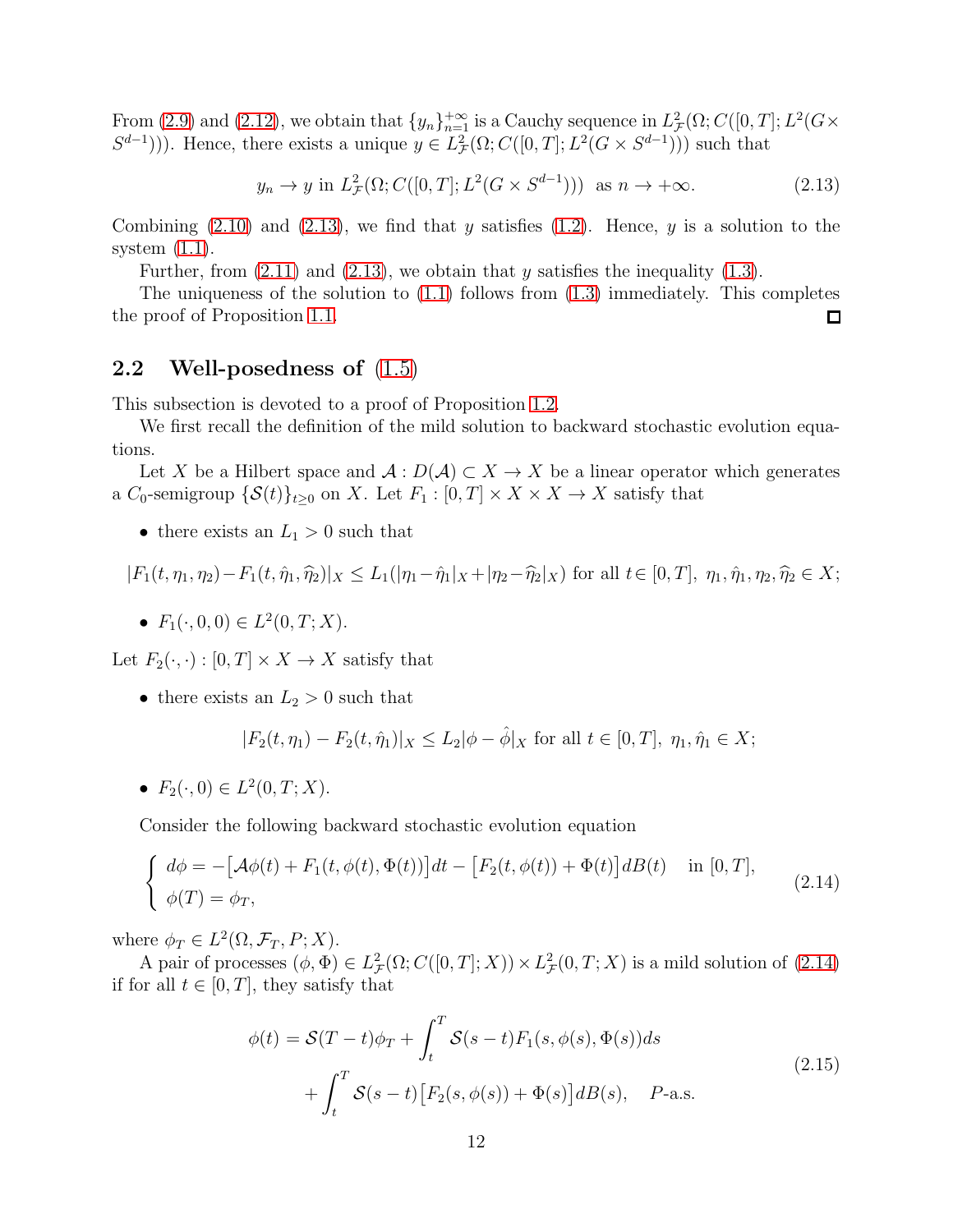**Lemma 2.1** [\[21,](#page-22-19) Theorem 9] The equation [\(2.14\)](#page-11-1) admits a unique mild solution  $(\phi, \Phi)$ .

We are now in a position to prove Proposition [1.2.](#page-4-1) Proof of Proposition [1.2](#page-4-1): Let  $X = L^2(G \times S^{d-1}), \mathcal{A} = A^*$ ,

$$
\begin{cases}\nF_1(t, \phi, \Phi) = -\Big[b_1 \phi + \int_{S^{d-1}} b_2(t, x, V, U) \phi(t, x, V) dS^{d-1}(V) + b_3 \Phi\Big], \\
F_2(t, \phi) = -b_4 \phi.\n\end{cases}
$$

We have  $\mathcal{S}(t) = S^*(t)$ . By Lemma [2.1,](#page-11-2) we conclude that [\(1.5\)](#page-4-0) admits a unique mild solution  $(z, Z)$  such that

<span id="page-12-0"></span>
$$
z(t) = S^*(T-t)z_T - \int_t^T S^*(s-t) \Big[ b_1 z + \int_{S^{d-1}} b_2(s, x, V, U) z(s, x, V) dS^{d-1}(V) + b_3 Z \Big] ds - \int_t^T S^*(s-t) \Big( b_4 z + Z \Big) dB(s), \quad P-\text{a.s.}
$$
\n(2.16)

From [\(2.16\)](#page-12-0), for any  $\psi \in C^1(\overline{G} \times S^{d-1})$  with  $\psi = 0$  on  $\Gamma_S^-$ , we have that

<span id="page-12-1"></span>
$$
\langle z(t), A\psi \rangle_{L^{2}(G\times S^{d-1})}
$$
  
=  $\langle S^{*}(T-t)z_{T}, A\psi \rangle_{L^{2}(G\times S^{d-1})} + \int_{t}^{T} \langle S^{*}(s-t)F_{1}(s, z(s), Z(s)), A\psi \rangle_{L^{2}(G\times S^{d-1})} ds$   
-  $\int_{t}^{T} \langle S^{*}(s-t) (b_{4}z + Z), A\psi \rangle_{L^{2}(G\times S^{d-1})} dB(s)$   
=  $\langle z_{T}, S(T-t)A\psi \rangle_{L^{2}(G\times S^{d-1})} + \int_{t}^{T} \langle F_{1}(s, z(s), Z(s)), S(s-t)A\psi \rangle_{L^{2}(G\times S^{d-1})} ds$   
-  $\int_{t}^{T} \langle b_{4}z + Z, S(s-t)A\psi \rangle_{L^{2}(G\times S^{d-1})} dB(s)$   
 $\stackrel{\triangle}{=} I_{1} + I_{2} - I_{3}.$  (2.17)

Integrating  $(2.17)$  from t to T, we obtain that

$$
\int_{t}^{T} \langle z(t), A\psi \rangle_{L^{2}(G \times S^{d-1})} ds = \int_{t}^{T} (I_{1} + I_{2} - I_{3}) ds.
$$
\n(2.18)

Clearly,

$$
\int_{t}^{T} I_{1} ds = \int_{t}^{T} \langle z_{T}, S(T - s) A \psi \rangle_{L^{2}(G \times S^{d-1})} ds
$$
\n
$$
= \langle z_{T}, S(T - t) \psi \rangle_{L^{2}(G \times S^{d-1})} - \langle z_{T}, \psi \rangle_{L^{2}(G \times S^{d-1})}. \tag{2.19}
$$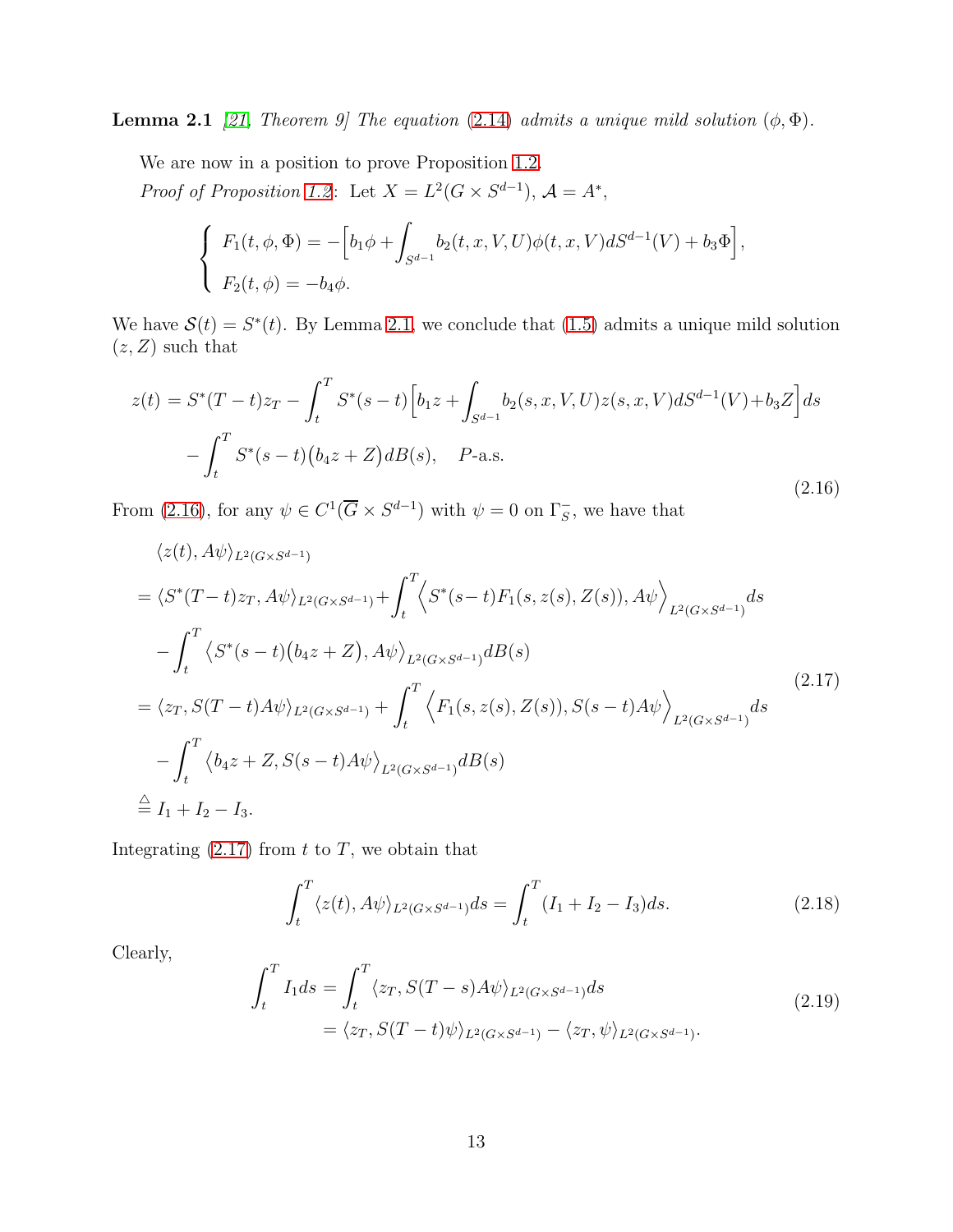By the Fubini's theorem, we have that

$$
\int_{t}^{T} I_{2} ds = \int_{t}^{T} \int_{s}^{T} \left\langle F_{1}(r, z(r), Z(r)), S(r - s) A \psi \right\rangle_{L^{2}(G \times S^{d-1})} dr ds \n= \int_{t}^{T} \left\langle F_{1}(r, z(r), Z(r)), \int_{t}^{r} S(r - s) A \psi ds \right\rangle_{L^{2}(G \times S^{d-1})} dr \n= \int_{t}^{T} \left\langle F_{1}(r, z(r), Z(r)), S(r - t) \psi - \psi \right\rangle_{L^{2}(G \times S^{d-1})} dr \n= \int_{t}^{T} \left\langle S^{*}(r - t) F_{1}(r, z(r), Z(r)), \psi \right\rangle_{L^{2}(G \times S^{d-1})} dr \n- \int_{t}^{T} \left\langle F_{1}(r, z(r), Z(r)), \psi \right\rangle_{L^{2}(G \times S^{d-1})} dr,
$$
\n(2.20)

and by the stochastic Fubini's theorem (see [\[5,](#page-21-6) page 109] for example), we find that

<span id="page-13-0"></span>
$$
\int_{t}^{T} I_{3} ds = \int_{t}^{T} \int_{s}^{T} \langle b_{4}(r)z(r) + Z(r), S(r - s)A\psi \rangle_{L^{2}(G \times S^{d-1})} dr dB(s)
$$
\n
$$
= \int_{t}^{T} \langle b_{4}(r)z(r) + Z(r), \int_{t}^{r} S(r - s)A\psi ds \rangle_{L^{2}(G \times S^{d-1})} dB(r)
$$
\n
$$
= \int_{t}^{T} \langle b_{4}(r)z(r) + Z(r), S(r - t)\psi - \psi \rangle_{L^{2}(G \times S^{d-1})} dB(r)
$$
\n
$$
= \int_{t}^{T} \langle S^{*}(r - t)[b_{4}(r)z(r) + Z(r)], \psi \rangle_{L^{2}(G \times S^{d-1})} dB(r)
$$
\n
$$
- \int_{t}^{T} \langle b_{4}(r)z(r) + Z(r), \psi \rangle_{L^{2}(G \times S^{d-1})} dB(r).
$$
\n(2.21)

From  $(2.17)$ – $(2.21)$ , we obtain that  $(z, Z)$  satisfies  $(1.6)$ .

The proof of the inequality  $(1.7)$  is very similar to the one of  $(1.3)$ . Indeed, by Itô's formula, we can easily obtain that

$$
|z_T|_{L^2(G\times S^{d-1})}^2 - |z(t)|_{L^2(G\times S^{d-1})}^2
$$
  
\n
$$
\geq 2 \int_t^T \int_G \int_{S^{d-1}} z \Big[ b_1 z + \int_{S^{d-1}} b_2(r, x, V, U) z(t, x, V) dS^{d-1}(V) + b_3 Z \Big] dS^{d-1} dx ds
$$
  
\n
$$
+ 2 \int_t^T \int_G \int_{S^{d-1}} z (b_4 z + Z) dS^{d-1} dx dB(s) + \int_t^T \int_G \int_{S^{d-1}} (b_4 z + Z)^2 dS^{d-1} dx ds.
$$
\n(2.22)

By Burkholder-Davis-Gundy inequality, we find that

$$
\mathbb{E} \sup_{s \in [t,T]} |z(t)|^2_{L^2(G \times S^{d-1})} + |Z|^2_{L^2_{\mathcal{F}}(t,T;L^2(G \times S^{d-1}))}
$$
\n
$$
\leq |z_T|^2_{L^2(G \times S^{d-1})} + Cr_2 \mathbb{E} \int_t^T |z(s)|^2_{L^2(G \times S^{d-1})}.
$$
\n(2.23)

Then, by the Gronwall's inequality, we get [\(1.7\)](#page-4-3) immediately. The uniqueness of the solution follows from the inequality [\(1.7\)](#page-4-3). This completes the proof of Proposition [1.2.](#page-4-1)  $\Box$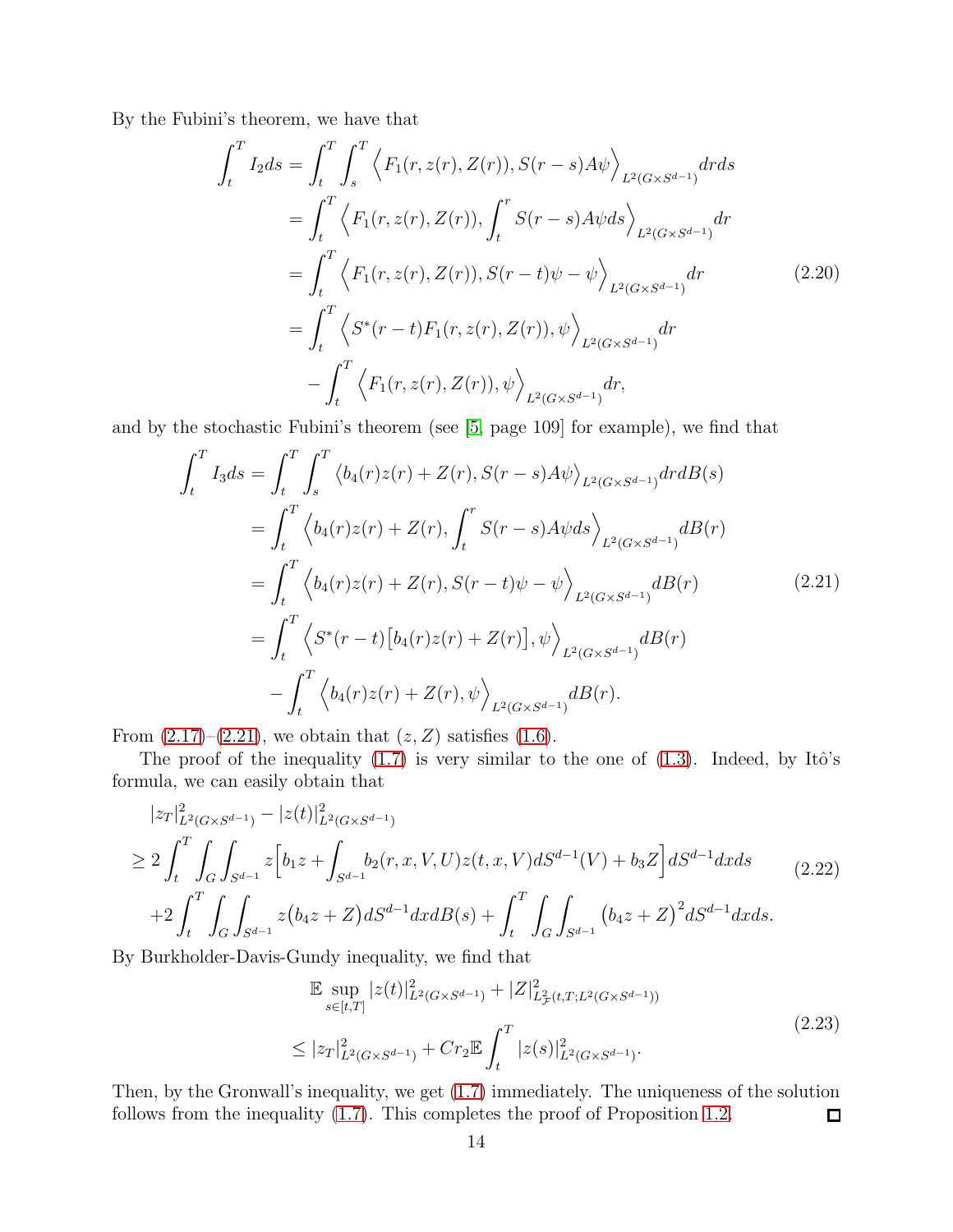#### 2.3 Hidden regularity for solutions to backward stochastic transport equations

In this subsection, we give a proof of Proposition [1.3.](#page-5-0)

*Proof of Proposition [1.3](#page-5-0)*: The proof is almost standard. Here we give it for the sake of completeness. Let

$$
\mathcal{X} \stackrel{\triangle}{=} \{ h \in H^1(G \times S^{d-1}) : h = 0 \text{ on } \Gamma_S^+ \}.
$$

Following the proof of Proposition [1.2](#page-4-1) (for this, one needs numerous but small changes), one can show that if  $z_T \in L^2(\Omega, \mathcal{F}_T, P; \mathcal{X})$ , then the solution

$$
(z, Z) \in (L^2_{\mathcal{F}}(\Omega; C([0, T]; L^2(G \times S^{d-1}))) \cap L^2_{\mathcal{F}}(0, T; \mathcal{X})) \times L^2_{\mathcal{F}}(0, T; L^2(G \times S^{d-1})).
$$

Then, by Itô's formula, we see that

$$
\mathbb{E}|z_T|_{L^2(G\times S^{d-1})}^2 - |z(0)|_{L^2(G\times S^{d-1})}^2
$$
\n
$$
= -\mathbb{E}\int_0^T \int_G \int_{S^{d-1}} zU \cdot \nabla z dS^{d-1} dx dt + \mathbb{E}\int_0^T \int_G \int_{S^{d-1}} [2z(b_1z + b_3z) + (b_4z + z)^2] dS^{d-1} dx dt
$$
\n
$$
+ \mathbb{E}\int_0^T \int_G \int_{S^{d-1}} z(t, x, U) \Big[ \int_{S^{d-1}} b_2(t, x, U, V) z(t, x, V) dS^{d-1}(V) \Big] dS^{d-1}(U) dx dt.
$$
\n(2.24)

Therefore, we find that

<span id="page-14-0"></span>
$$
-\mathbb{E}\int_{0}^{T}\int_{\Gamma_{S}^{-}}U\cdot\nu z^{2}d\Gamma_{S}^{-}dt
$$
\n
$$
=\mathbb{E}|z_{T}|_{L^{2}(G\times S^{d-1})}^{2}-|z(0)|_{L^{2}(G\times S^{d-1})}^{2}+\mathbb{E}\int_{0}^{T}\int_{G}\int_{S^{d-1}}[2z(b_{1}z+b_{3}Z)+(b_{4}z+Z)^{2}]dS^{d-1}dxdt
$$
\n
$$
+\mathbb{E}\int_{0}^{T}\int_{G}\int_{S^{d-1}}z(t,x,U)\Big[\int_{S^{d-1}}b_{2}(t,x,U,V)z(t,x,V)dS^{d-1}(V)\Big]dS^{d-1}(U)dxdt
$$
\n
$$
\leq e^{Cr_{2}}\mathbb{E}|z_{T}|_{L^{2}(G\times S^{d-1})}^{2}.
$$
\n(2.25)

For any  $z_T \in L^2(\Omega, \mathcal{F}_T, P; L^2(G \times S^{d-1}))$ , we can find a sequence  $\{z_T^{(n)}\}$  $\{T^{(n)}\}_{n=1}^{\infty} \subset L^2(\Omega, \mathcal{F}_T, P; \mathcal{X})$ such that

$$
\lim_{n \to \infty} z_T^{(n)} = z_T \text{ in } L^2(\Omega, \mathcal{F}_T, P; L^2(G \times S^{d-1})).
$$

Hence, we know that the inequality [\(2.25\)](#page-14-0) also holds for  $z_T \in L^2(\Omega, \mathcal{F}_T, P; L^2(G \times S^{d-1}))$ .

 $\Box$ 

#### 2.4 Identity for a stochastic transport operator

In this subsection, we introduce a weighted identity for the stochastic transport operator  $d + U \cdot \nabla dt$ , which will play a key role in the proof of Theorem [1.5.](#page-5-3) Let  $\lambda > 0$ , and let  $0 < c < 1$  such that  $cT > 2R$ . Put

$$
l = \lambda \left[ |x|^2 - c \left( t - \frac{T}{2} \right)^2 \right] \quad \text{and} \quad \theta = e^l. \tag{2.26}
$$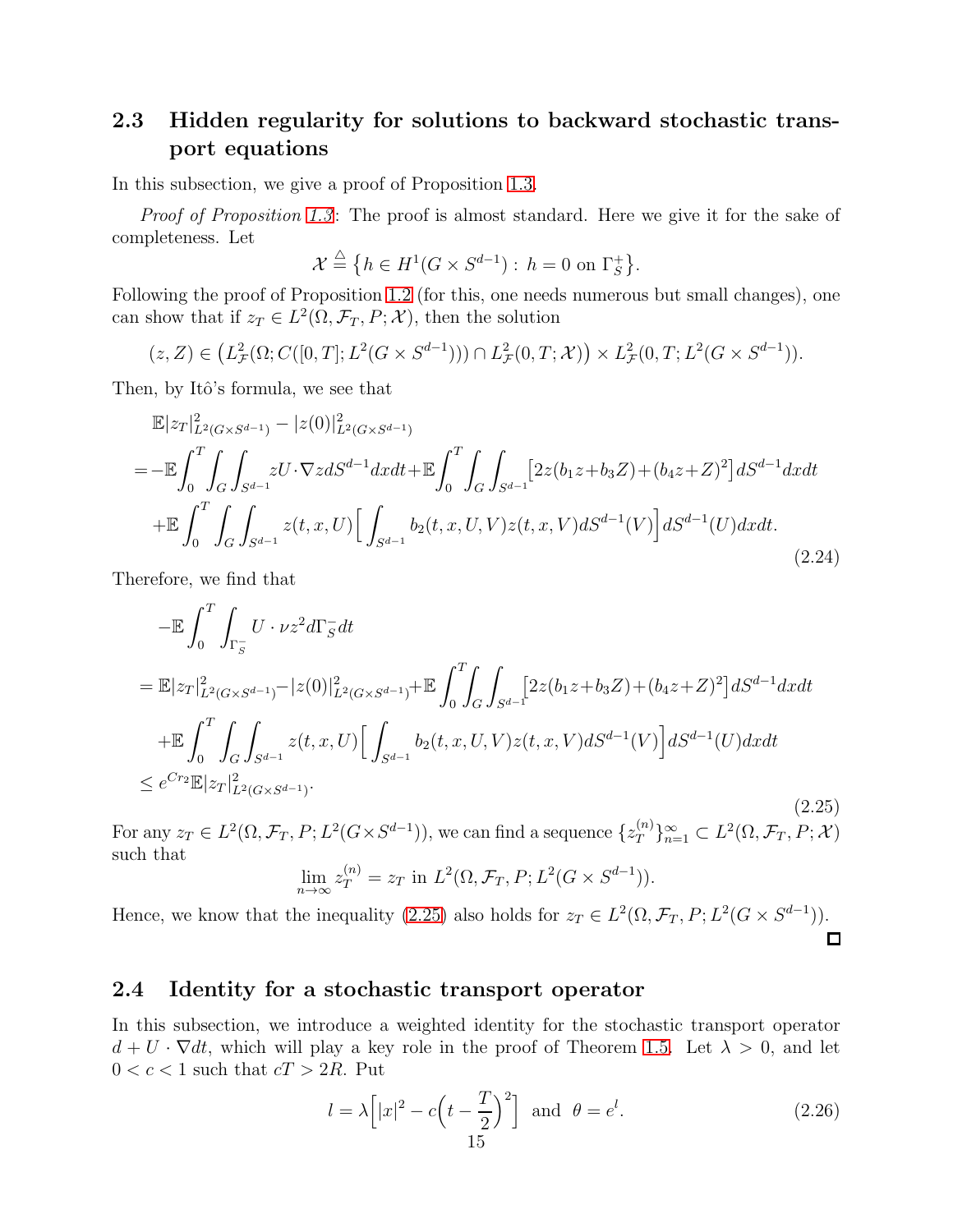<span id="page-15-0"></span>We have the following weighted identity involving  $\theta$  and l.

**Proposition 2.1** Assume that q is an  $H^1(\mathbb{R}^n) \times L^2(S^{d-1})$ -valued continuous semi-martingale. Put  $p = \theta q$ . We have the following equality

<span id="page-15-3"></span>
$$
-\theta(l_t + U \cdot \nabla l)p\left[dq + U \cdot \nabla qdt\right]
$$
  
= 
$$
-\frac{1}{2}d\left[(l_t + U \cdot \nabla l)p^2\right] - \frac{1}{2}U \cdot \nabla\left[(l_t + U \cdot \nabla l)p^2\right] + \frac{1}{2}\left[l_{tt} + U \cdot \nabla(U \cdot \nabla l)\right]
$$
  
+2U \cdot \nabla l\_t\right]p^2 + \frac{1}{2}(l\_t + U \cdot \nabla l)(dp)^2 + (l\_t + U \cdot \nabla l)^2p^2. (2.27)

*Proof of Proposition [2.1](#page-15-0)*: By the definition of  $p$ , we have

$$
\theta(dq + U \cdot \nabla q) = \theta d(\theta^{-1}p) + \theta U \cdot \nabla(\theta^{-1}p) = dp + U \cdot \nabla p - (l_t + U \cdot \nabla l)p.
$$

Thus,

<span id="page-15-1"></span>
$$
-\theta(l_t + U \cdot \nabla l)p(dq + U \cdot \nabla q)
$$
  
= 
$$
-(l_t + U \cdot \nabla l)p[dp + U \cdot \nabla p - (l_t + U \cdot \nabla l)p]
$$
  
= 
$$
-(l_t + U \cdot \nabla l)p(dp + U \cdot \nabla p) + (l_t + U \cdot \nabla l)^2p^2.
$$
 (2.28)

It is easy to see that

<span id="page-15-2"></span>
$$
\begin{cases}\n-l_t p dp = -\frac{1}{2} d(l_t p^2) + \frac{1}{2} l_{tt} p^2 + \frac{1}{2} l_t (dp)^2, \\
-U \cdot \nabla l p dp = -\frac{1}{2} d(U \cdot \nabla l p^2) + \frac{1}{2} (U \cdot \nabla l) t p^2 + \frac{1}{2} U \cdot \nabla l (dp)^2, \\
-l_t p U \cdot \nabla p = -\frac{1}{2} U \cdot \nabla (l_t p^2) + \frac{1}{2} U \cdot \nabla l_t p^2, \\
-U \cdot \nabla l p U \cdot \nabla p = -\frac{1}{2} U \cdot \nabla (U \cdot \nabla l p^2) + \frac{1}{2} U \cdot \nabla (U \cdot \nabla l) p^2.\n\end{cases} (2.29)
$$

From  $(2.28)$  and  $(2.29)$ , we obtain the equality  $(2.27)$ .

 $\Box$ 

# 3 Proof of Theorem [1.5](#page-5-3)

This section is devoted to proving Theorem [1.5](#page-5-3) by means of a suitable global Carleman estimate for the equation [\(1.5\)](#page-4-0).

*Proof of Theorem [1.5](#page-5-3)*: To begin with, applying Proposition [2.1](#page-15-0) to the equation [\(1.5\)](#page-4-0) with  $v = z$ , integrating [\(2.27\)](#page-15-3) on  $(0, T) \times G \times S^{d-1}$  and using integration by parts, and taking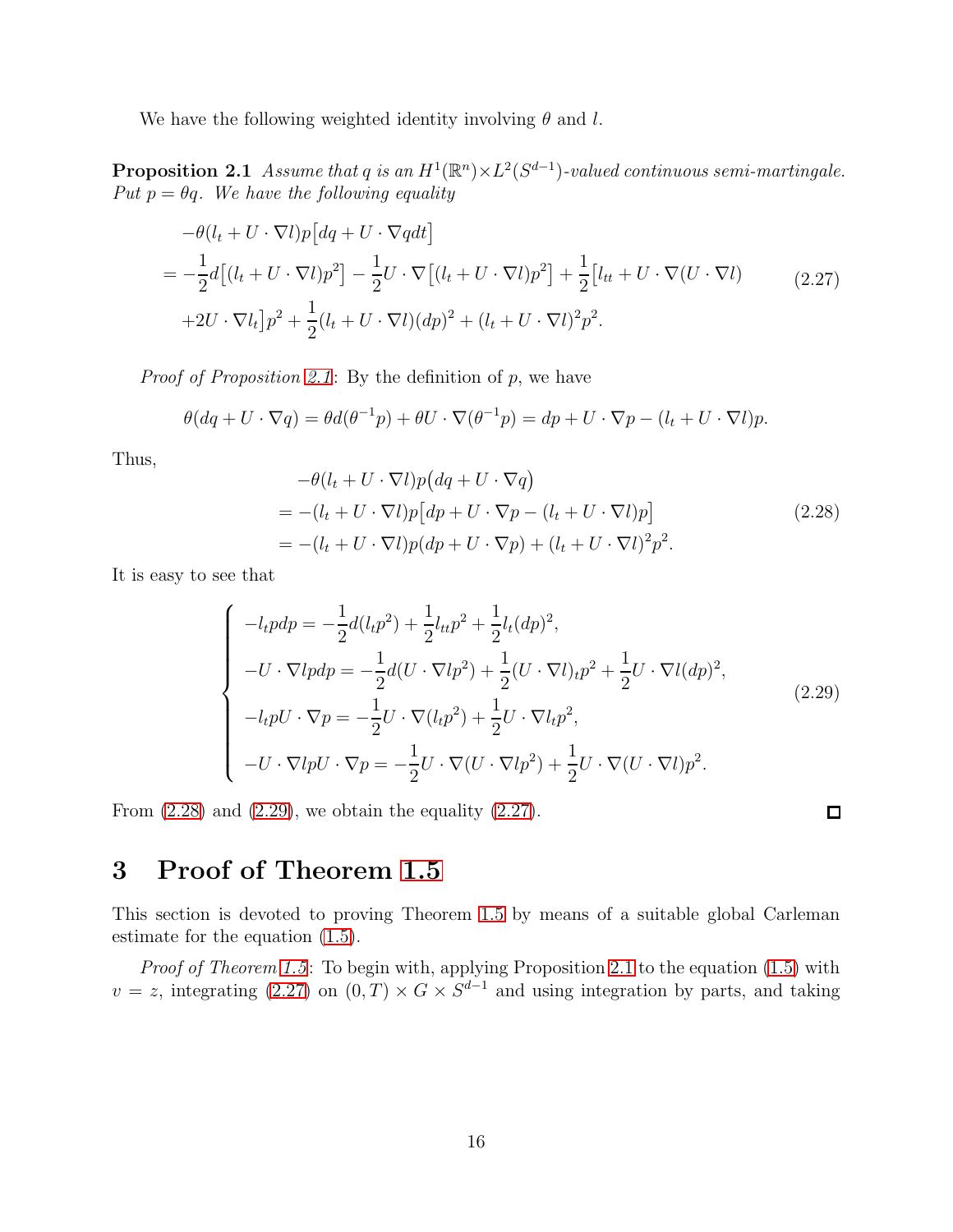expectation, we get that

<span id="page-16-0"></span>
$$
-2\mathbb{E}\int_{0}^{T}\int_{G}\int_{S^{d-1}}\theta^{2}(l_{t}+U\cdot\nabla l)z(dz+U\cdot\nabla zdt)dS^{d-1}dxdt
$$
\n
$$
= \lambda \mathbb{E}\int_{G}\int_{S^{d-1}}(cT-2U\cdot x)\theta^{2}(T)z^{2}(T)dS^{d-1}dx + \lambda \int_{G}\int_{S^{d-1}}(cT+2U\cdot x)\theta^{2}(0)z^{2}(0)dS^{d-1}dx
$$
\n
$$
+ \lambda \mathbb{E}\int_{0}^{T}\int_{\Gamma_{S}^{-}}U\cdot\nu[c(T-2t)-2U\cdot x]\theta^{2}z^{2}d\Gamma_{S}^{-}dt + 2(1-c)\lambda \mathbb{E}\int_{0}^{T}\int_{G}\int_{S^{d-1}}\theta^{2}z^{2}dS^{d-1}dxdt
$$
\n
$$
+ \mathbb{E}\int_{0}^{T}\int_{G}\int_{S^{d-1}}\theta^{2}(l_{t}+U\cdot\nabla l)(b_{4}z+Z)^{2}dS^{d-1}dxdt + 2\mathbb{E}\int_{0}^{T}\int_{G}\int_{S^{d-1}}\theta^{2}(l_{t}+U\cdot\nabla l)^{2}z^{2}dS^{d-1}dxdt.
$$
\n(3.1)

By virtue of that  $z$  solves the equation  $(1.5)$ , we see that

$$
-2\mathbb{E}\int_{0}^{T}\int_{G}\int_{S^{d-1}}\theta^{2}(l_{t}+U\cdot\nabla l)z(dz+U\cdot\nabla zdt)dS^{d-1}dxdt
$$
\n
$$
=2\mathbb{E}\int_{0}^{T}\int_{G}\int_{S^{d-1}}\theta^{2}(l_{t}+U\cdot\nabla l)z\Big(b_{1}z+\int_{S^{d-1}}b_{2}(t,x,U,V)z(t,x,V)dS^{d-1}(V)+b_{3}Z\Big)dS^{d-1}(U)dxdt
$$
\n
$$
\leq \mathbb{E}\int_{0}^{T}\int_{G}\int_{S^{d-1}}\theta^{2}(l_{t}+U\cdot\nabla l)^{2}z^{2}dS^{d-1}dxdt+3\mathbb{E}\int_{0}^{T}\int_{G}\int_{S^{d-1}}\theta^{2}(b_{1}^{2}z^{2}+b_{3}^{2}Z^{2})dS^{d-1}dxdt
$$
\n
$$
+3\mathbb{E}\int_{0}^{T}\int_{G}\int_{S^{d-1}}\theta^{2}\Big|\int_{S^{d-1}}b_{2}(t,x,U,V)z(t,x,V)dS^{d-1}(V)\Big|^{2}dS^{d-1}(U)dxdt.
$$
\n(3.2)

This, together with the equality [\(3.1\)](#page-16-0), implies that

<span id="page-16-1"></span>
$$
\lambda \mathbb{E} \int_{G} \int_{S^{d-1}} (cT - 2U \cdot x) \theta^{2}(T) z^{2}(T) dS^{d-1} dx + \lambda \int_{G} \int_{S^{d-1}} (cT + 2U \cdot x) \theta^{2}(0) z^{2}(0) dS^{d-1} dx \n+ 2(1-c) \lambda \mathbb{E} \int_{0}^{T} \int_{G} \int_{S^{d-1}} \theta^{2} z^{2} dS^{d-1} dx dt + \mathbb{E} \int_{0}^{T} \int_{G} \int_{S^{d-1}} \theta^{2}(l_{t} + U \cdot \nabla l) (b_{4} z + Z)^{2} dS^{d-1} dx dt \n+ \mathbb{E} \int_{0}^{T} \int_{G} \int_{S^{d-1}} \theta^{2}(l_{t} + U \cdot \nabla l)^{2} z^{2} dS^{d-1} dx dt \n\leq 3 \mathbb{E} \int_{0}^{T} \int_{G} \int_{S^{d-1}} \theta^{2}(b_{1}^{2} z^{2} + b_{3}^{2} Z^{2}) dS^{d-1} dx dt - \lambda \mathbb{E} \int_{0}^{T} \int_{\Gamma_{S}^{-}} U \cdot \nu \left[ c(T - 2t) - 2U \cdot x \right] \theta^{2} z^{2} d\Gamma_{S}^{-} dt \n+ 3|b_{2}|^{2}_{L^{\infty}_{F}(\Omega; L^{\infty}(0, T; C(\overline{G} \times S^{d-1} \times S^{d-1})))} \mathbb{E} \int_{0}^{T} \int_{G} \int_{S^{d-1}} \theta^{2} z^{2} dS^{d-1} dx dt.
$$
\n(3.3)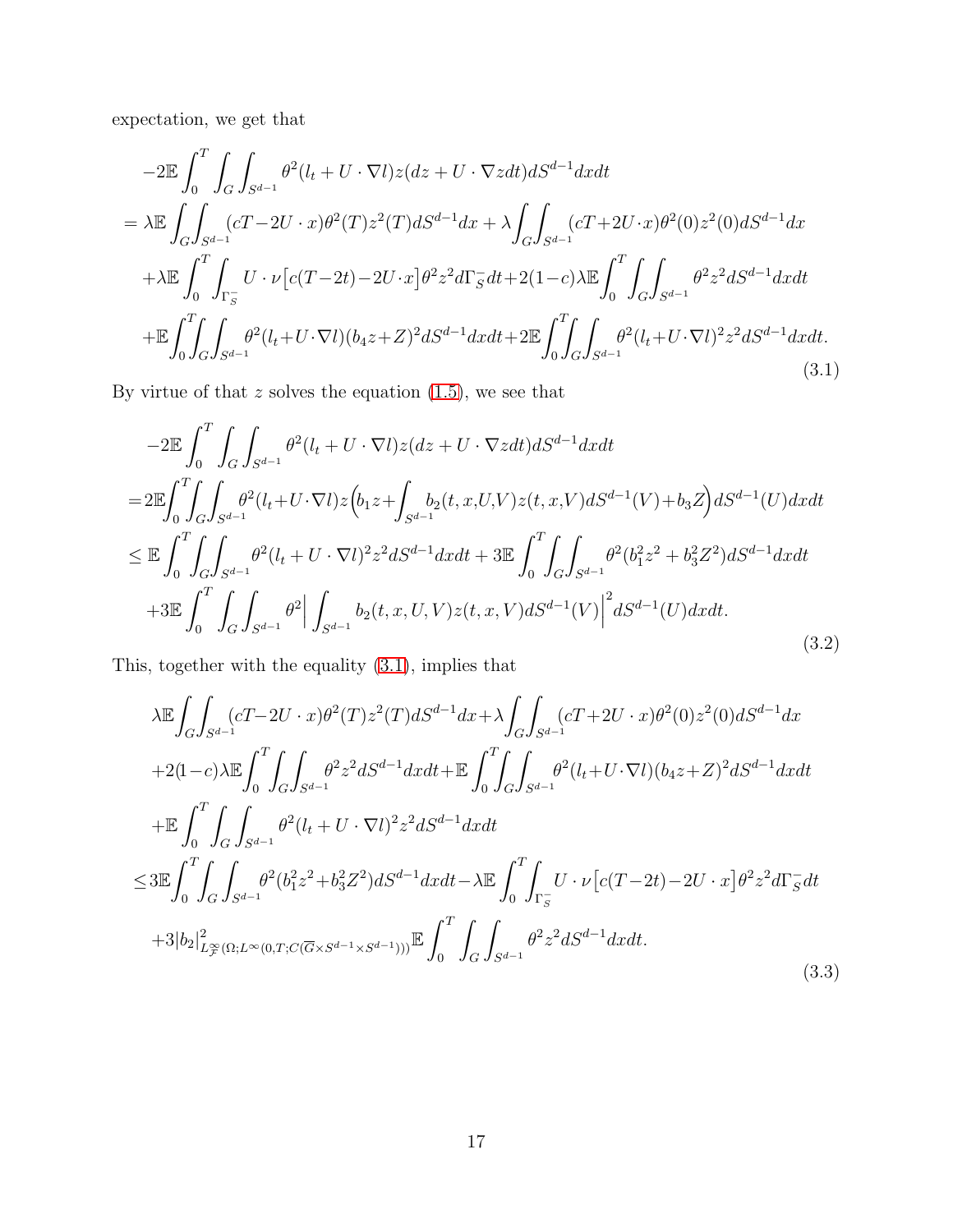Since

$$
\mathbb{E} \int_{0}^{T} \int_{G} \int_{S^{d-1}} \theta^{2}(l_{t} + U \cdot \nabla l)(b_{4}z + Z)^{2} dS^{d-1} dx dt
$$
\n
$$
\leq \mathbb{E} \int_{0}^{T} \int_{G} \int_{S^{d-1}} \theta^{2}(l_{t} + U \cdot \nabla l)^{2} z^{2} dS^{d-1} dx dt + \frac{1}{2} \mathbb{E} \int_{0}^{T} \int_{G} \int_{S^{d-1}} \theta^{2}(b_{4}^{4} + 2b_{4}^{2}) z^{2} dS^{d-1} dx dt
$$
\n
$$
+ \mathbb{E} \int_{0}^{T} \int_{G} \int_{S^{d-1}} \theta^{2}|l_{t} + U \cdot \nabla l + 2|Z^{2} dS^{d-1} dx dt,
$$

by means of the inequality [\(3.3\)](#page-16-1), we find

<span id="page-17-0"></span>
$$
\lambda \mathbb{E} \int_{G} \int_{S^{d-1}} (cT - 2U \cdot x) \theta^{2}(T) z^{2}(T) dS^{d-1} dx + \lambda \int_{G} \int_{S^{d-1}} (cT + 2U \cdot x) \theta^{2}(0) z^{2}(0) dS^{d-1} dx \n+ 2(1-c) \lambda \mathbb{E} \int_{0}^{T} \int_{G} \int_{S^{d-1}} \theta^{2} z^{2} dS^{d-1} dx dt - 3 \mathbb{E} \int_{0}^{T} \int_{G} \int_{S^{d-1}} \theta^{2} (b_{1}^{2} + b_{4}^{4} + b_{4}^{2}) z^{2} dS^{d-1} dx dt \n- 3|b_{2}|_{L_{\mathcal{F}}^{\infty}(\Omega; L^{\infty}(0, T; C(\overline{G} \times S^{d-1} \times S^{d-1}))) \mathbb{E} \int_{0}^{T} \int_{G} \int_{S^{d-1}} \theta^{2} z^{2} dS^{d-1} dx dt \n\leq 3 \mathbb{E} \int_{0}^{T} \int_{G} \int_{S^{d-1}} \theta^{2} (b_{3}^{2} + |2 + \lambda x - c\lambda t|) Z^{2} dS^{d-1} dx dt \n- \lambda \mathbb{E} \int_{0}^{T} \int_{\Gamma_{S}^{-}} U \cdot \nu \left[ c(T - 2t) - 2U \cdot x \right] \theta^{2} z^{2} d\Gamma_{S}^{-} dt.
$$
\n(3.4)

Noting that  $\vert x \vert < 2R,$  we know that

$$
\begin{cases}\n(cT-2R)\mathbb{E}\int_{G}\int_{S^{d-1}}\theta^{2}(T)z^{2}(T)dS^{d-1}dx \leq \mathbb{E}\int_{G}\int_{S^{d-1}}\theta^{2}(T)(cT-U\cdot x)z^{2}(T)dS^{d-1}dx, \\
(cT-2R)\int_{G}\int_{S^{d-1}}\theta^{2}(0)z^{2}(0)dS^{d-1}dx \leq \int_{G}\int_{S^{d-1}}\theta^{2}(0)(cT+U\cdot x)z^{2}(0)dS^{d-1}dx.\n\end{cases}
$$
\n(3.5)

Taking

$$
\lambda_1 = \frac{3}{2(1-c)} \left( |b_1|_{L^{\infty}_F(0,T;L^{\infty}(G \times S^{d-1}))}^2 + |b_2|_{L^{\infty}_F(\Omega;L^{\infty}(0,T;C(\overline{G} \times S^{d-1} \times S^{d-1})))}^2 + |b_4|_{L^{\infty}_F(0,T;L^{\infty}(G \times S^{d-1}))}^4 + |b_4|_{L^{\infty}_F(0,T;L^{\infty}(G \times S^{d-1}))}^2 \right)
$$

for any  $\lambda \geq \lambda_1,$  we conclude that

<span id="page-17-1"></span>
$$
3\mathbb{E} \int_{0}^{T} \int_{G} \int_{S^{d-1}} \theta^{2} (b_{1}^{2} + b_{4}^{4} + b_{4}^{2}) z^{2} dS^{d-1} dx dt
$$
  
+3|b<sub>2</sub>|<sup>2</sup><sub>L $\mathcal{F}(\Omega; L^{\infty}(0, T; C(\overline{G} \times S^{d-1} \times S^{d-1})))$  $\mathbb{E} \int_{0}^{T} \int_{G} \int_{S^{d-1}} \theta^{2} z^{2} dS^{d-1} dx dt$  (3.6)  
 $\leq 2(1-c)\lambda \mathbb{E} \int_{0}^{T} \int_{G} \int_{S^{d-1}} \theta^{2} z^{2} dS^{d-1} dx dt$ .</sub>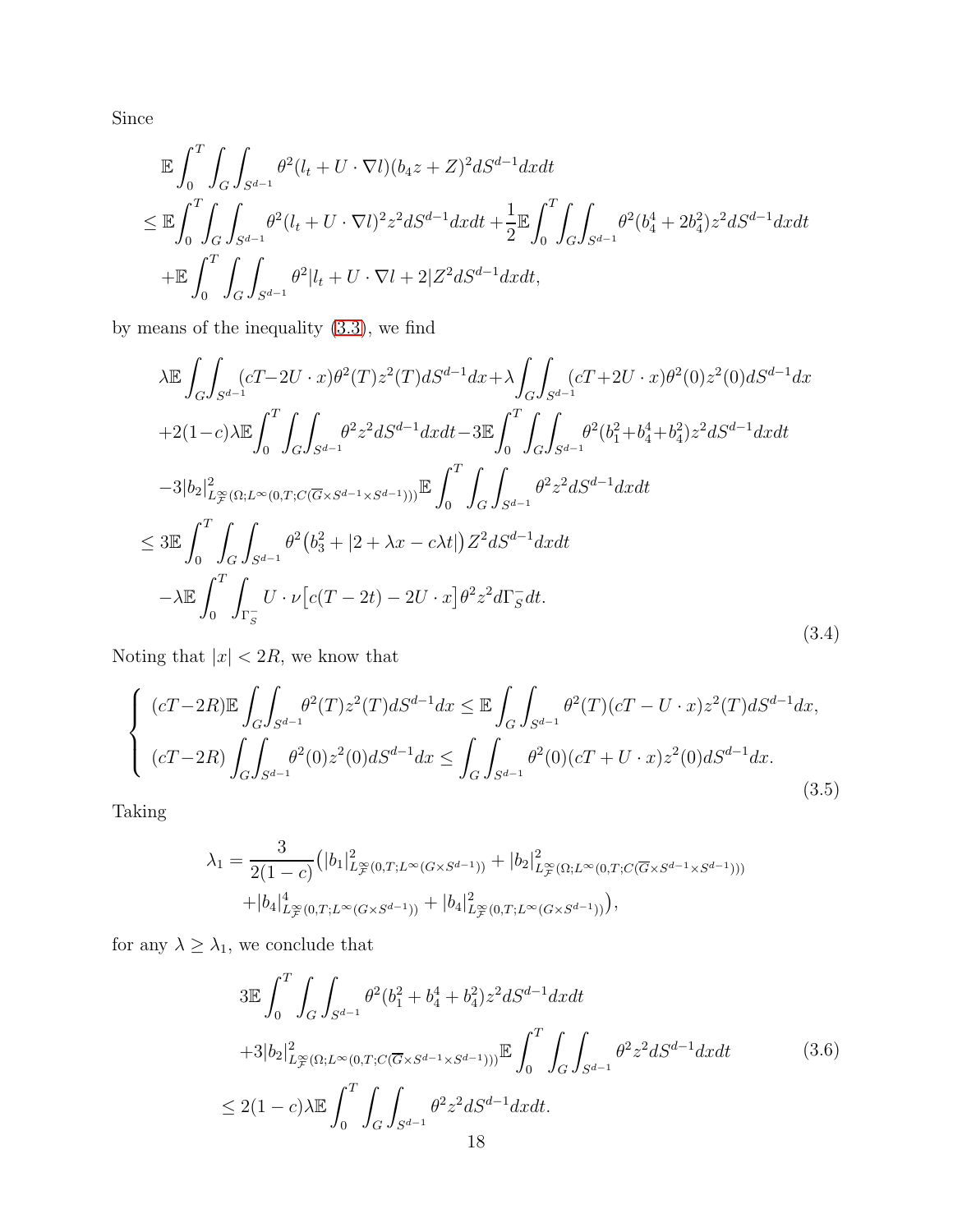From  $(3.4)$ – $(3.6)$ , and noting that  $cT > 2R$ , we find that

<span id="page-18-0"></span>
$$
\mathbb{E}\int_{G}\int_{S^{d-1}}\theta^{2}(T,x)z^{2}(T,x)dS^{d-1}dx
$$
\n
$$
\leq C\mathbb{E}\int_{0}^{T}\int_{G}\int_{S^{d-1}}\theta^{2}(b_{3}^{2}+2+|\lambda x-c\lambda t|)Z^{2}dS^{d-1}dxdt
$$
\n
$$
-C\mathbb{E}\int_{0}^{T}\int_{\Gamma_{S}^{-}}U\cdot\nu[c(T-2t)-2U\cdot x]\theta^{2}z^{2}d\Gamma_{S}^{-}dt.
$$
\n(3.7)

By the definition of  $\theta$ , we have

$$
e^{-c\lambda T^2} \le \theta \le e^{4\lambda R^2}.
$$

This, together with the inequality [\(3.7\)](#page-18-0), indicates that

$$
e^{-2c\lambda T^{2}} \mathbb{E} \int_{G} \int_{S^{d-1}} z_{T}^{2} dS^{d-1} dx
$$
  
 
$$
\leq Ce^{8\lambda R^{2}} \left\{ \mathbb{E} \int_{0}^{T} \int_{G} \int_{S^{d-1}} Z^{2} dS^{d-1} dx dt - \mathbb{E} \int_{0}^{T} \int_{\Gamma_{S}^{-}} U \cdot \nu z^{2} d\Gamma_{S}^{-} dt \right\},
$$
 (3.8)

which implies that

$$
\mathbb{E} \int_{G} \int_{S^{d-1}} z_T^2 dS^{d-1} dx
$$
\n
$$
\leq C e^{2c\lambda_1 T^2 + 8\lambda_1 R^2} \left\{ \mathbb{E} \int_0^T \int_G \int_{S^{d-1}} Z^2 dS^{d-1} dx dt - \mathbb{E} \int_0^T \int_{\Gamma_S} U \cdot \nu z^2 d\Gamma_S^- dt \right\} \tag{3.9}
$$
\n
$$
\leq e^{C r_2^2} \left\{ \mathbb{E} \int_0^T \int_G \int_{S^{d-1}} Z^2 dS^{d-1} dx dt - \mathbb{E} \int_0^T \int_{\Gamma_S} U \cdot \nu z^2 d\Gamma_S^- dt \right\}.
$$

 $\Box$ 

This completes the proof.

# 4 Proof of Theorem [1.1](#page-2-1)

This section is addressed to a proof of Theorem [1.1.](#page-2-1)

*Proof of Theorem [1.1](#page-2-1)*: Since the system  $(1.1)$  is linear, we only need to show that the attainable set  $\mathbb{A}_T$  at time T with initial datum  $y(0) = 0$  is  $L^2(\Omega, \mathcal{F}_T, P; L^2(G \times S^{d-1}))$ , that is, for any  $y_1 \in L^2(\Omega, \mathcal{F}_T, P; L^2(G \times S^{d-1}))$ , we can find a pair of control

$$
(u, v) \in L^2_{\mathcal{F}}(0, T; L^2_w(\Gamma_S^-)) \times L^2_{\mathcal{F}}(0, T; L^2(G \times S^{d-1}))
$$

such that the solution to the system [\(1.1\)](#page-1-0) satisfies that  $y(T) = y_1$  in  $L^2(G \times S^{d-1})$ , P-a.s. We achieve this goal by the duality argument.

Let  $b_1 = -a_1, b_2 = -a_2, b_3 = -a_3$  and  $b_4 = 0$  in the equation [\(1.5\)](#page-4-0). We introduce the following linear subspace of  $L^2_{\mathcal{F}}(0,T;L^2_w(\Gamma_S^-)) \times L^2_{\mathcal{F}}(0,T;L^2(G \times S^{d-1}))$ :

$$
\mathcal{Y} \stackrel{\triangle}{=} \left\{ \left( -z|_{\Gamma_{S}^{-}}, Z \right) \middle| (z, Z) \text{ solves the equation (1.5) with some}
$$
\n
$$
z_T \in L^2(\Omega, \mathcal{F}_T, P; L^2(G \times S^{d-1})) \right\}
$$
\n
$$
= \frac{10}{\pi} \sum_{i=1}^{d-1} \left( \frac{1}{\pi} \sum_{j=1}^{d-1} \frac{1}{j} \sum_{j=1}^{d-1} \frac{1}{j} \sum_{j=1}^{d-1} \frac{1}{j} \sum_{j=1}^{d-1} \frac{1}{j} \sum_{j=1}^{d-1} \frac{1}{j} \sum_{j=1}^{d-1} \frac{1}{j} \sum_{j=1}^{d-1} \frac{1}{j} \sum_{j=1}^{d-1} \frac{1}{j} \sum_{j=1}^{d-1} \frac{1}{j} \sum_{j=1}^{d-1} \frac{1}{j} \sum_{j=1}^{d-1} \frac{1}{j} \sum_{j=1}^{d-1} \frac{1}{j} \sum_{j=1}^{d-1} \frac{1}{j} \sum_{j=1}^{d-1} \frac{1}{j} \sum_{j=1}^{d-1} \frac{1}{j} \sum_{j=1}^{d-1} \frac{1}{j} \sum_{j=1}^{d-1} \frac{1}{j} \sum_{j=1}^{d-1} \frac{1}{j} \sum_{j=1}^{d-1} \frac{1}{j} \sum_{j=1}^{d-1} \frac{1}{j} \sum_{j=1}^{d-1} \frac{1}{j} \sum_{j=1}^{d-1} \frac{1}{j} \sum_{j=1}^{d-1} \frac{1}{j} \sum_{j=1}^{d-1} \frac{1}{j} \sum_{j=1}^{d-1} \frac{1}{j} \sum_{j=1}^{d-1} \frac{1}{j} \sum_{j=1}^{d-1} \frac{1}{j} \sum_{j=1}^{d-1} \frac{1}{j} \sum_{j=1}^{d-1} \frac{1}{j} \sum_{j=1}^{d-1} \frac{1}{j} \sum_{j=1}^{d-1} \frac{1}{j} \sum_{j=1}^{d-1} \frac{1}{j} \sum_{j=1}^{
$$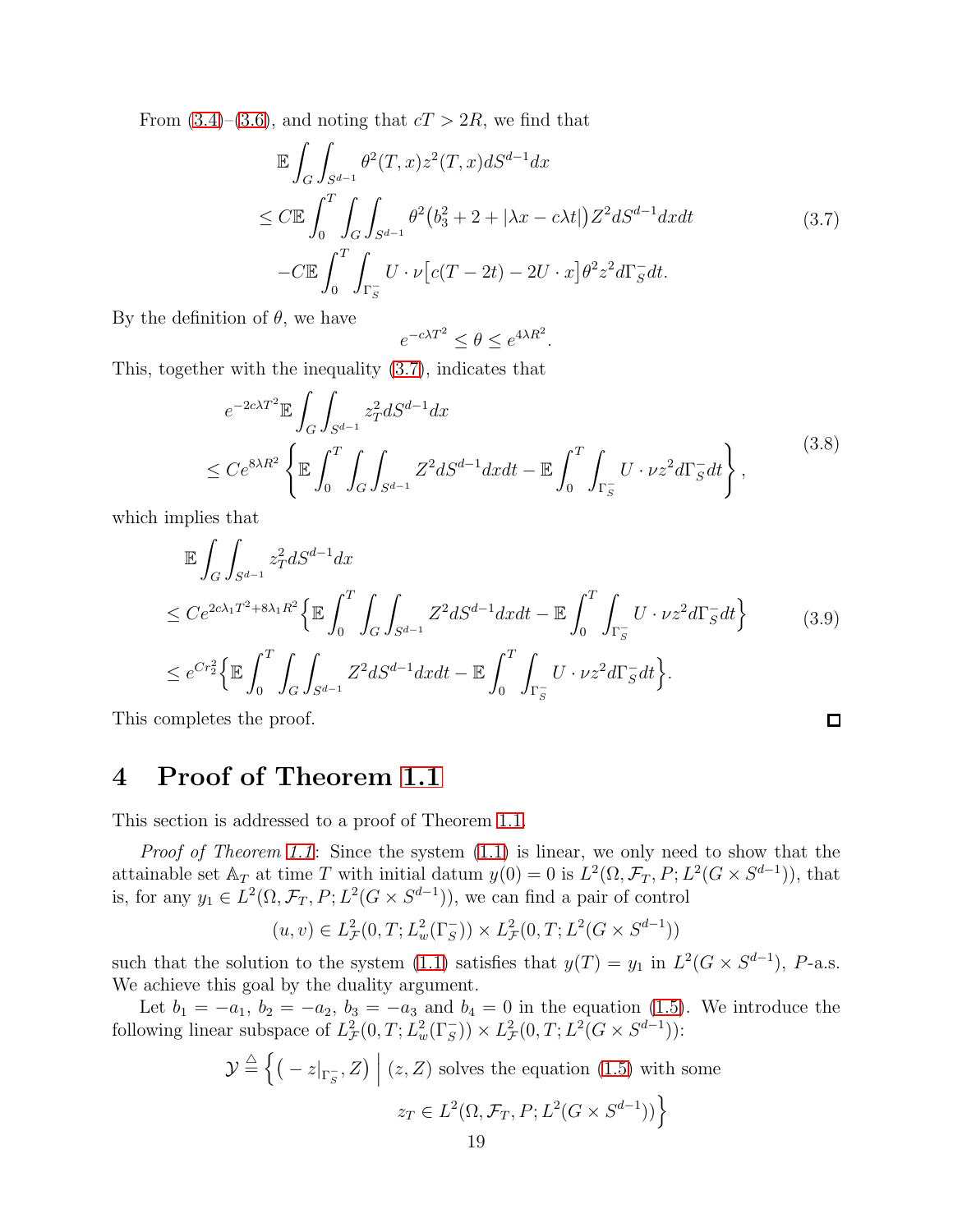and define a linear functional  $\mathcal L$  on  $\mathcal Y$  as follows:

$$
\mathcal{L}(-z|_{\Gamma_{S}^{-}}, Z) = \mathbb{E} \int_{G} \int_{S^{d-1}} y_1 z_T dS^{d-1} dx - \mathbb{E} \int_0^T \int_{G} \int_{S^{d-1}} z f dS^{d-1} dx dt.
$$

From Theorem [1.5,](#page-5-3) we see that  $\mathcal L$  is a bounded linear functional on  $\mathcal Y$ . By means of the Hahn-Banach theorem,  $\mathcal L$  can be extended to be a bounded linear functional on the space  $L^2_{\mathcal{F}}(0,T; L^2_w(\Gamma_s^-)) \times L^2_{\mathcal{F}}(0,T; L^2(G \times S^{d-1})).$  For simplicity, we still use  $\mathcal{L}$  to denote this extension. Now, by the Riesz representation theorem, there is a pair of random fields

$$
(u, v) \in L^2_{\mathcal{F}}(0, T; L^2_w(\Gamma_S^-)) \times L^2_{\mathcal{F}}(0, T; L^2(G \times S^{d-1}))
$$

so that

<span id="page-19-0"></span>
$$
\mathbb{E}\int_{G}\int_{S^{d-1}}y_{1}z_{T}dS^{d-1}dx - \mathbb{E}\int_{0}^{T}\int_{G}\int_{S^{d-1}}zfdS^{d-1}dxdt
$$
\n
$$
= -\mathbb{E}\int_{0}^{T}\int_{\Gamma_{S}^{-}}U\cdot\nu zud\Gamma_{S}^{-}dt + \mathbb{E}\int_{0}^{T}\int_{G}\int_{S^{d-1}}vZdS^{d-1}dxdt.
$$
\n(4.1)

We claim that this pair of random fields  $(u, v)$  is the desired controls. Indeed, by Itô's formula, we have

$$
\mathbb{E}\int_{G}\int_{S^{d-1}}y(T,\cdot)z_{T}dS^{d-1}dx
$$
\n
$$
= \mathbb{E}\int_{0}^{T}\int_{G}\int_{S^{d-1}}(-zU\cdot\nabla y + a_{1}yz + fz)dS^{d-1}dxdt + \mathbb{E}\int_{0}^{T}\int_{G}\int_{S^{d-1}}(a_{3}yz + vZ)dS^{d-1}dxdt
$$
\n
$$
+ \mathbb{E}\int_{0}^{T}\int_{G}\int_{S^{d-1}}\left(\int_{S^{d-1}}a_{2}y dS^{d-1}(V)\right)zdS^{d-1}(U)dxdt
$$
\n
$$
+ \mathbb{E}\int_{0}^{T}\int_{G}\int_{S^{d-1}}(-U\cdot\nabla zy - a_{1}yz - a_{3}yZ)dS^{d-1}dxdt
$$
\n
$$
- \mathbb{E}\int_{0}^{T}\int_{G}\int_{S^{d-1}}\left(\int_{S^{d-1}}a_{2}y dS^{d-1}(V)\right)zdS^{d-1}(U)dxdt.
$$
\n(4.2)

Hence,

$$
\mathbb{E}\int_G \int_{S^{d-1}} y(T,\cdot)z_T dS^{d-1} dx - \mathbb{E}\int_0^T \int_G \int_{S^{d-1}} z f dS^{d-1} dx dt
$$
\n(4.3)

<span id="page-19-1"></span>
$$
=-\mathbb{E}\int_0^T\int_{\Gamma_S}U\cdot\nu zud\Gamma_S^-dt+\mathbb{E}\int_0^T\int_G\int_{S^{d-1}}vZdS^{d-1}dxdt.
$$

From  $(4.1)$  and  $(4.3)$ , we see that

<span id="page-19-2"></span>
$$
\mathbb{E}\int_{G}\int_{S^{d-1}} y_1 z_T dS^{d-1} dx = \mathbb{E}\int_{G}\int_{S^{d-1}} y(T,\cdot) z_T dS^{d-1} dx.
$$
 (4.4)

Since  $z_T$  can be an arbitrary element in  $L^2(\Omega, \mathcal{F}_T, P; L^2(G \times S^{d-1}))$ , from the equality [\(4.4\)](#page-19-2), we conclude that  $y(T) = y_1$  in  $L^2(G \times S^{d-1})$ , *P*-a.s. This completes the proof of Theorem [1.1.](#page-2-1) ◘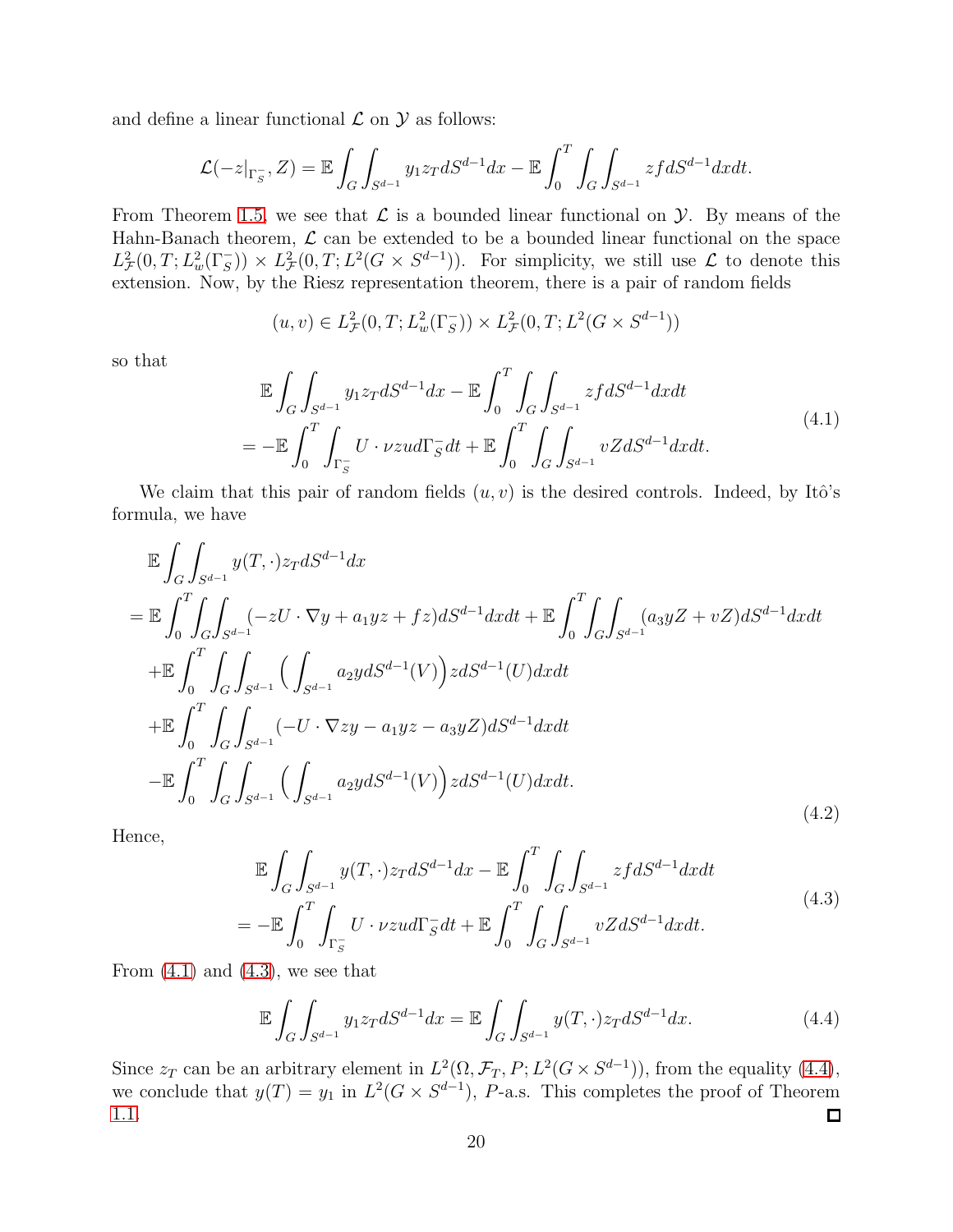## 5 Proof of the lack of exact controllability

The purpose of this section is to give proofs of Theorems [1.2–](#page-3-1)[1.4.](#page-3-2) In order to present the key idea in the simplest way, we only consider a very special case of the system [\(1.1\)](#page-1-0), that is,  $G = (0, 1)$ ,  $a_1 = 0$ ,  $a_2 = 0$ ,  $a_3 = 1$  and  $f = 0$ . The argument for the general case is very similar.

*Proof of Theorem [1.2](#page-3-1)*: The case that  $v = 0$  in  $L^2_{\mathcal{F}}(0,T; L^2(0,1))$  is covered in Theorem [\(1.3\)](#page-3-3). Hence, we only prove Theorem [1.2](#page-3-1) for  $u \equiv 0$ . In this case, the system [\(1.1\)](#page-1-0) reads as

<span id="page-20-0"></span>
$$
\begin{cases}\n dy + y_x dt = (y + v) dB(t) & \text{in } (0, T) \times (0, 1), \\
 y(t, 0) = 0 & \text{on } (0, T) \times \{0\}, \\
 y(0) = y_0 & \text{in } (0, 1).\n\end{cases}
$$
\n(5.1)

Since the system [\(5.1\)](#page-20-0) is linear, we only need to show that the attainable set  $A_T$  of this system at time T for the initial datum  $y_0 = 0$  is not  $L^2(\Omega, \mathcal{F}_T, P; L^2(0, 1))$ . For  $y_0 = 0$ , the solution of this system is

<span id="page-20-1"></span>
$$
y(T) = \int_0^T S(T - s) [y(s) + v(s)] dB(s).
$$
 (5.2)

Here  $\{S(t)\}_t>0$  is the semigroup introduced in Section 2. We refer to [\[5,](#page-21-6) Chapter 6] for the details of establishing [\(5.2\)](#page-20-1). From (5.2), we find that  $\mathbb{E}(y(T)) = 0$ . Thus, if we choose a  $y_1 \in L^2(\Omega, \mathcal{F}_T, P; L^2(0, 1))$  such that  $\mathbb{E}(y_1) \neq 0$ , then  $y_1$  is not in  $\mathbb{A}_T$ , which completes the proof. 口

To prove Theorems [1.3](#page-3-3)[–1.4,](#page-3-2) we first recall the following known result. Set

$$
\eta(t) = \begin{cases} 1, & \text{if } t \in [(1 - 2^{-2i})T, (1 - 2^{-2i-1})T), & i = 0, 1, \dots, \\ -1, & \text{otherwise in } [0, T] \end{cases}
$$

and

<span id="page-20-2"></span>
$$
\xi = \int_0^T \eta(t) dB(t). \tag{5.3}
$$

<span id="page-20-3"></span>We have the following result.

**Lemma 5.1** [\[22,](#page-22-20) Lemma 2.1] It is impossible to find

$$
(\varrho_1, \varrho_2) \in L^2_{\mathcal{F}}(0,T;\mathbb{R}) \times C_{\mathcal{F}}([0,T];L^2(\Omega;\mathbb{R}))
$$

and  $x \in \mathbb{R}$  such that

$$
\xi = x + \int_0^T \varrho_1(t)dt + \int_0^T \varrho_2(t)dB(t).
$$
 (5.4)

Proof of Theorem [1.3](#page-3-3): Put

$$
\mathcal{V} \stackrel{\triangle}{=} \{ v \in L^2_{\mathcal{F}}(0,T;L^2(0,1)) : v = 0 \text{ in } (0,T) \times G_0 \}.
$$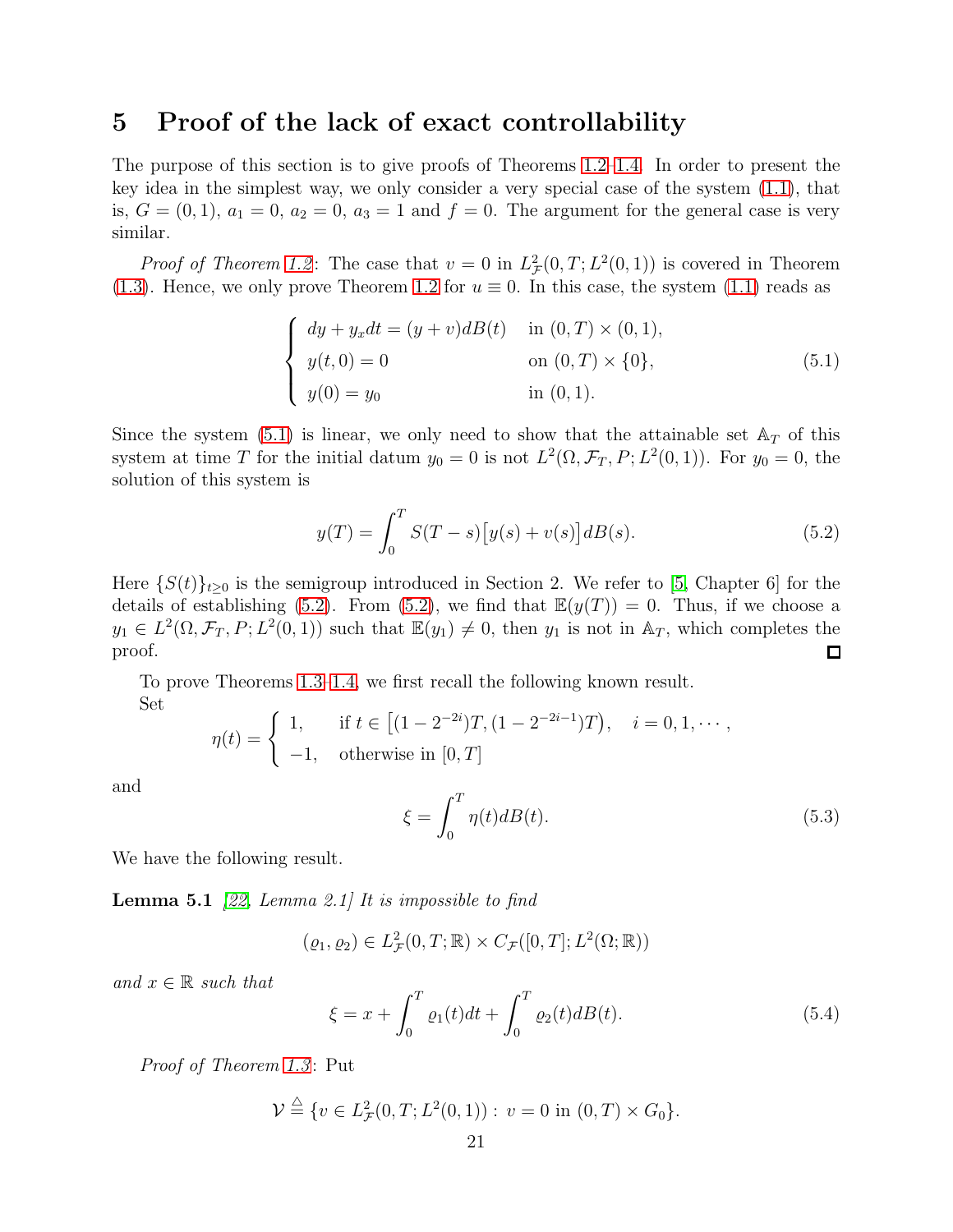Let  $\xi$  be given in [\(5.3\)](#page-20-2). Choose a  $\psi \in C_0^{\infty}(G_0)$  such that  $|\psi|_{L^2(G)} = 1$  and set  $y_T = \xi \psi$ . We will show that  $y_T$  cannot be attained for any  $y_0 \in \mathbb{R}$ ,  $u \in L^2_{\mathcal{F}}(0,T;\mathbb{R})$  and  $v \in \mathcal{V}$ . This goal is achieved by the contradiction argument. If there exist a  $y_0 \in \mathbb{R}$ , a  $u \in L^2_{\mathcal{F}}(0,T;\mathbb{R})$  and a  $v \in V$  such that the corresponding solution  $y(\cdot)$  satisfies  $y(T) = y_T$ , then by the definition of the solution to [\(1.1\)](#page-1-0), we obtain that

<span id="page-21-7"></span>
$$
\xi = \int_G y_T \psi dx = \int_G y_0 \psi dx + \int_0^T \Big( \int_G \psi_x y dx \Big) dt + \int_0^T \Big( \int_G \psi_y dx \Big) dB(t). \tag{5.5}
$$

It is clear that both  $\int$  $\psi_x y dx$  and  $\Box$  $\psi y dx$  belong to  $C_{\mathcal{F}}([0,T];L^2(\Omega;\mathbb{R}))$ . This, together G G with  $(5.5)$ , contradicts Lemma [5.1.](#page-20-3)  $\Box$ 

*Proof of Theorem [1.4](#page-3-2)*: The proof is similar to the one for Theorem [1.3.](#page-3-3)

Let  $\xi$  be given by [\(5.3\)](#page-20-2). Choose a  $\psi \in C_0^{\infty}(G)$  such that  $|\psi|_{L^2(G)} = 1$  and set  $y_T =$  $\xi\psi$ . We will show that  $y_T$  cannot be attained for any  $y_0 \in \mathbb{R}$ ,  $u \in L^2_{\mathcal{F}}(0,T;\mathbb{R})$  and  $\ell \in L^2_{\mathcal{F}}(0,T;L^2(0,1)).$  It is done by the contradiction argument too. If there exist a  $u \in L^2_{\mathcal{F}}(0,T;\mathbb{R})$  and an  $\ell \in L^2_{\mathcal{F}}(0,T;L^2(0,1))$  such that the corresponding solution  $y(\cdot)$ satisfies  $y(T) = y_T$ , then, from the definition of the solution to [\(1.1\)](#page-1-0), we obtain

<span id="page-21-8"></span>
$$
\xi = \int_G y_T \psi dx
$$
  
=  $\int_G y_0 \psi dx + \int_0^T \Big( \int_G \psi_x y dx + \int_G \psi dx \Big) dt + \int_0^T \Big( \int_G \psi_y dx \Big) dB(t).$  (5.6)

It is clear that  $\int$ Z  $\psi \ell dx \in L^2_{\mathcal{F}}(0,T;\mathbb{R})$  and  $\int_G$  $\psi y \in C_{\mathcal{F}}([0,T]; L^2(\Omega;\mathbb{R}))$ . These,  $\psi_x y dx +$ G G together with [\(5.6\)](#page-21-8), contradict Lemma [5.1.](#page-20-3) 口

### <span id="page-21-0"></span>References

- [1] S. Attanasio and F. Flandoli, Renormalized solutions for stochastic transport equations and the regularization by bilinear multiplication noise. Comm. Partial Differential Equations 36(2011), no. 8, 1455– 1474.
- <span id="page-21-4"></span>[2] V. Barbu, A. Răscanu and G. Tessitore, Carleman estimate and cotrollability of linear stochastic heat equatons. Appl. Math. Optim. 47(2003), no. 2, 97–120.
- <span id="page-21-1"></span>[3] P. Catuogno and C. Olivera,  $L^p$ -solutions of the stochastic transport equation. Random Oper. Stoch. Equ. 21(2013), no. 2, 125–134.
- <span id="page-21-3"></span>[4] J.-M. Coron, Control and nonlinearity. Mathematical Surveys and Monographs, 136. American Mathematical Society, Providence, RI, 2007.
- <span id="page-21-6"></span>[5] G. Da Prato and J. Zabczyk, Stochastic equations in infinite dimensions. Encyclopedia of Mathematics and its Applications, 44. Cambridge University Press, Cambridge, 1992.
- <span id="page-21-2"></span>[6] T. Deck and J. Potthoff, On a class of stochastic partial differential equations related to turbulent transport. Probab. Theory Related Fields 111(1998), no. 1, 101–122.
- <span id="page-21-5"></span>[7] K. J. Engel and R. Nagel, One-parameter semigroups for linear evolution equations. Graduate Texts in Mathematics, 194. Springer-Verlag, New York, 2000.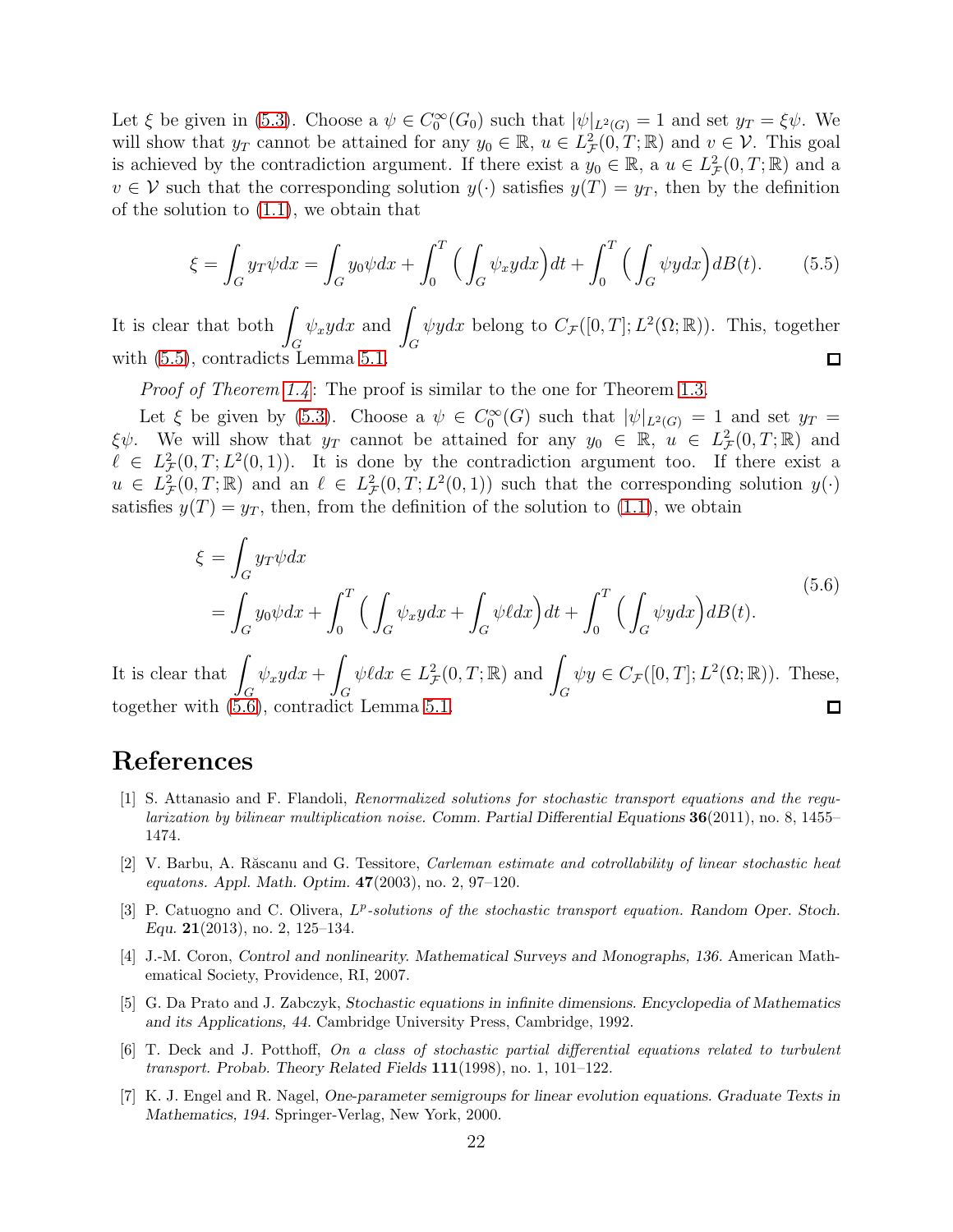- <span id="page-22-2"></span>[8] F. Flandoli, M. Gubinelli and E. Priola, Well posedness of the transport equation by stochastic pertur*bation.* Invent. Math.  $180(2010)$ , no. 1, 1-53.
- <span id="page-22-4"></span>[9] O. Glass and S. Guerrero, Controllability of transport equations in diffusive-dispersive limit. Math. Models Methods Appl. Sci. 19(2009), no. 9, 1567–1601.
- <span id="page-22-5"></span><span id="page-22-1"></span>[10] L. D. Landau and E. M. Lifshitz, Course of Theoretical Physics. Volume 10, Physical Kinetics, Pergamon Press, New York, 1981.
- <span id="page-22-9"></span>[11] M. Léautaud, Uniform controllability of scalar conservation laws in the vanishing viscosity limit. SIAM J. Control Optim. 50(2012), no. 3, 1661–1699.
- <span id="page-22-10"></span>[12] H. Li and Q. L¨u, A quantitative boundary unique continuation for stochastic parabolic equations. J. Math. Anal. Appl. **402**(2013), no. 2, 518–526.
- [13] Q. Lü, Carleman estimate for stochastic parabolic equations and inverse stochastic parabolic problems, Inverse Problems 28(2012), 045008.
- <span id="page-22-14"></span><span id="page-22-12"></span>[14] Q. Lü, Observability estimate for stochastic Schrödinger equations and its applications. SIAM J. Control Optim. 51(2013), no. 1, 121–144.
- <span id="page-22-15"></span>[15] Q. Lü, Observability estimate and state observation problems for stochastic hyperbolic equations. Inverse Problems 29(2013), 095011.
- <span id="page-22-13"></span>[16] Q. Lü, Exact controllability for stochastic Schrödinger equations. J. Differential Equations  $255(2013)$ , no. 8, 2484–2504.
- <span id="page-22-0"></span>[17] Q. Lü and X. Zhang, Global uniqueness for an inverse stochastic hyperbolic problem with three unknown parameters. To appear in Comm. Pure Appl. Math.
- [18] M. V. Klibanov and M. Yamamoto, Exact controllability for the time dependent transport equation. SIAM J. Control Optim. 46(2007), no. 6, 2071–2195.
- <span id="page-22-17"></span>[19] J.-L. Lions and E. Magenes, Non-homogeneous boundary value problems and applications. Vol. I. Translated from the French by P. Kenneth. Die Grundlehren der mathematischen Wissenschaften, Band 181. Springer-Verlag, New York-Heidelberg, 1972.
- <span id="page-22-18"></span>[20] J.-L. Lions and E. Magenes, Non-homogeneous boundary value problems and applications. Vol. II. Translated from the French by P. Kenneth. Die Grundlehren der mathematischen Wissenschaften, Band 182. Springer-Verlag, New York-Heidelberg, 1972.
- <span id="page-22-19"></span>[21] N. I. Mahmudov and M. A. McKibben On backward stochastic evolution equations in Hilbert spaces and *optimal control.* Nonlinear Anal.  $67(2007)$ , no. 4, 1260–1274.
- <span id="page-22-20"></span>[22] S. Peng, Backward stochastic differential equation and exact controllability of stochastic control systems. Progr. Natur. Sci. (English Ed.) 4(1994), no. 3, 274–284.
- <span id="page-22-3"></span>[23] F. Proske, The stochastic transport equation driven by Lévy white noise. Commun. Math. Sci.  $2(2004)$ , no. 4, 627–641.
- <span id="page-22-6"></span>[24] R. Rajaram, Exact boundary controllability of the linear advection equation. Appl. Anal. 88(2009), no. 1, 121–129.
- <span id="page-22-7"></span>[25] D. Russell, Exact boundary value controllability theorems for wave and heat processes in starcomplemented regions. Differential games and control theory(Proc. NSF–CBMS Regional Res. Conf., Univ. Rhode Island, Kingston, R.I., 1973), Dekker, New York, 1974, pp. 291–319.
- <span id="page-22-8"></span>[26] S. Tang and X. Zhang, Null controllability for forward and backward stochastic parabolic equations, SIAM J. Control Optim. 48(2009), no. 4, 2191–2216.
- <span id="page-22-16"></span>[27] X. Zhang, Explicit observability inequalities for the wave equation with lower order terms by means of Carleman inequalities. SIAM J. Control Optim. 39(2000), no. 3, 812–834
- <span id="page-22-11"></span>[28] X. Zhang, Unique continuation for stochastic parabolic equations. Differential Integral Equations 21(2008), no. 1-2, 81–93.